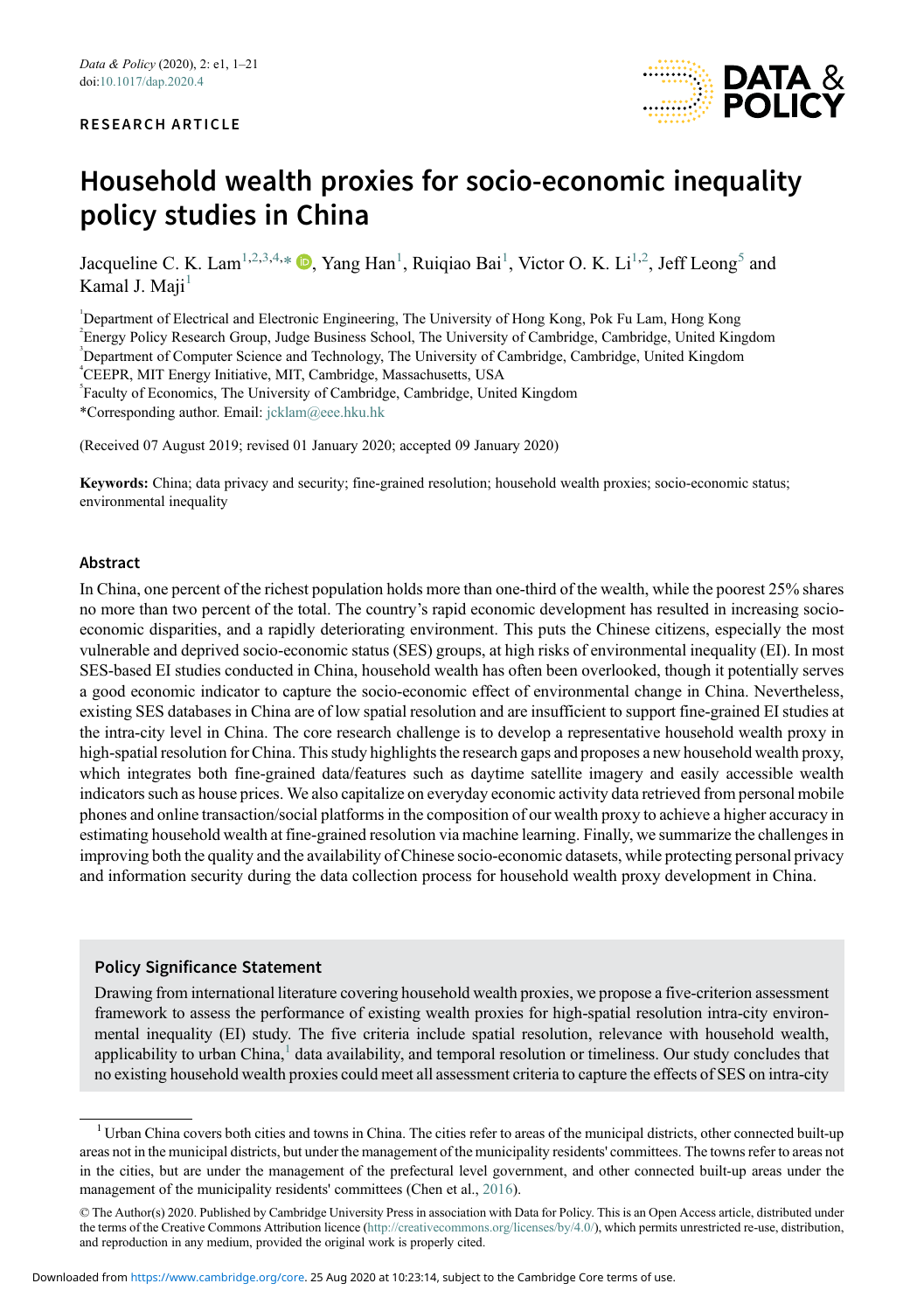EI in China, making it necessary to tailor-make a new household wealth proxy for China. Finally, we summarize challenges to sound data quality and availability, and to privacy and security, followed by recommendations of relevant data policy frameworks to ensure qualitative data collection with moral access control and ethical principles, while taking personal privacy and security dimension into consideration in the process of developing household wealth proxies, in order to facilitate sound evidence-based and fine-grained socio-economic-induced EI studies in China.

#### Introduction

China's rapid economic development has been achieved at the expense of socio-economic inequality and environmental deterioration. Despite the rapid per capita gross domestic product (GDP) growth (8.6% per annum) recorded in between 1979 and 2014 (Chen et al., [2016](#page-16-0)), the improvement in the living standards of common citizens is moderate and the gaps of wealth between the rich and the poor are widening (Cheng, [2013](#page-16-1)). In 2014, more than one-third of total household wealth is possessed by only one percent of the households in China, whereas the poorest one-fourth holds less than two percent of the total in China (Xie and Jin, [2015](#page-19-0)). Meanwhile, as a result of intensive economic development, citizens residing in some parts of China have been exposed to much higher risks of extreme weather and environmental pollution (Wang et al., [2007](#page-19-1); Wang et al., [2012](#page-19-2)), jeopardizing their quality of life and health (Cheng, [2015;](#page-16-2) Gao and Li, [2013](#page-17-0)). According to a report published by the Organization for Economic Co-operation and Development (OECD, [2016](#page-18-0)), outdoor air pollution resulted in 662 premature deaths per million people in 2010 and the number is estimated to reach 1,563/million people per year by 2060 in China. Meanwhile, the loss of GDP due to extra health expenditure and labor productivity is estimated to increase by about 2.1% in 2060 (OECD, [2016](#page-18-0)).

Environmental pollution induced disparity, and the associated environmental inequality (EI) between the rich and the poor is evident in the cities with the fastest growing economies, such as Beijing and Shanghai in China (Kolenikov and Angeles, [2009](#page-18-1); Taubenbock et al., [2009;](#page-19-3) Xie and Jin, [2015](#page-19-0)). EI is defined as the disproportionate share of environmental burdens and adverse health outcomes among disadvantaged groups (e.g., ethnic minority communities or low-SES groups) (Davoudi and Brooks, [2012](#page-17-1)). The studies investigating EI in the developed and developing countries have revealed that people with low SES, low income, and education or nonprofessional occupation are more likely to experience a higher level of environmental catastrophe, in the form of air pollution, flood, drought, and extreme heat (Li et al., [2018;](#page-18-2) Park et al., [2018](#page-18-3); Winsemius et al., [2015\)](#page-19-4), revealing the existence of climate or environmental inequality (Marlier and Atkinson, [2010](#page-18-4); Sharath et al., [2016](#page-19-5)). However, these studies have focused on the impacts of EI related to these three main SES indicators, without accounting the potential influencing factors, such as household wealth. Hence, these studies may not have adequately explained EI and the resulting SES disparities (Hajat et al., [2015](#page-17-2)). A number of epidemiological studies have distinguished wealth from income and argued that the former serves a better indicator of economic wellbeing (Pastor-Satorras et al., [2015\)](#page-18-5). In parallel, much of the existing environmental justice literature has argued that household wealth may serve better in China than household income as an SES indicator (Aittomäki et al., [2010](#page-16-3); Benzeval and Judge, [2001](#page-16-4); Fritzell et al., [2004;](#page-17-3) Rahkonen et al., [2000\)](#page-19-6). A household's wealth condition may reflect better one's ability to purchase an apartment at one's desired location (Sun, [2015\)](#page-19-7), eventually affecting the household members' air pollution exposure (Li et al., [2018\)](#page-18-2). To gain a better understanding of SES-based EI in China, it is important to investigate whether household wealth will influence household air pollution exposure in China.

EI study conducted at the intra-city level is important in capturing the crucial spatial characteristics on environmental exposure (Bowen, [2001;](#page-16-5) Jerrett et al., [2005](#page-17-4)). Intra-city EI study identifies the most polluted areas in the city and hence offers insights to policy-makers for environmental management (Hallegatte and Rozenberg, [2017](#page-17-5)). Due to the scaling effect, EI studies conducted at the inter-city level in China might not be able to capture the effects of relevant EI studies conducted at the intra-city level. Two studies conducted in the United Kingdom (Huby et al., [2009\)](#page-17-6) and the United States (Krieger et al., [2002](#page-18-6)) have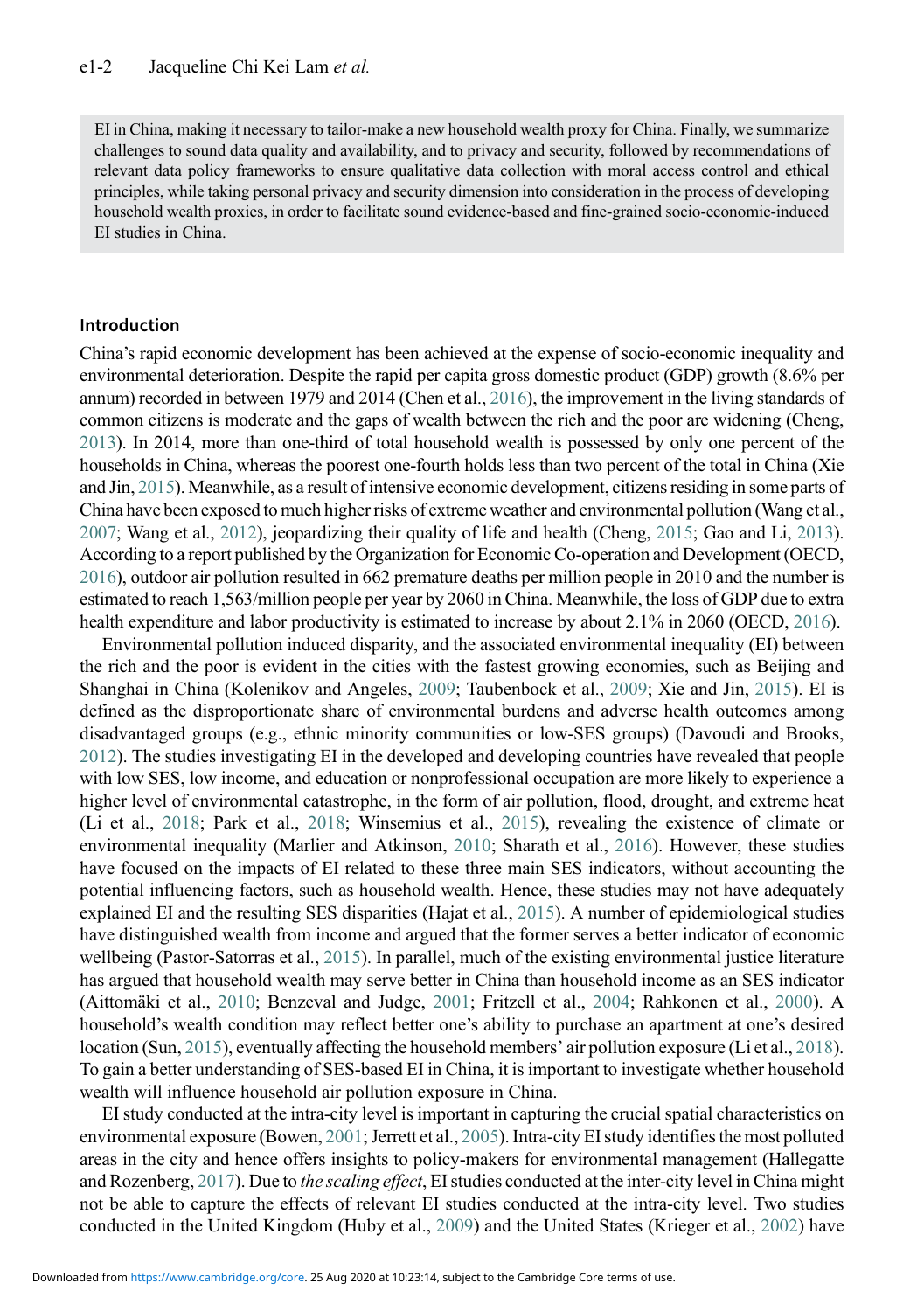produced completely opposite results regarding the relationship between SES and EI at different spatial scales. When designing environmental policies that address the spatial effects of SES on EI, it is therefore necessary to couple SES data with environmental exposure data at the right spatial scale, especially at a finer spatial resolution, such that more specific, relevant results that facilitate area-specific environmental policy-making can be achieved (Fernández and Wu, [2016](#page-17-7)).

At the moment, neither fine-grained wealth data collected from existing household surveys, nor finegrained proxies estimating household wealth distribution are readily available in China, rendering the EI studies at the intra-city level, such as at the block-level of a city in China, highly challenging. At the moment, proxies such as the nightlight satellite imaging are contextualized in the slow growth developing countries in Africa, making the extension of similar proxies to China inappropriate (Olivia et al., [2011](#page-18-7)). In contrast to Africa, there are sufficient nightlight facilities across both rich and poor urban areas in China, and the statistical correlation between nightlight and household wealth is weak (Mellander et al., [2015](#page-18-8); Venerandi et al., [2015](#page-19-8)). Scholars also show that nightlight can hardly differentiate, especially in the case of a densely populated poor area, from a sparsely populated rich area (Graesser et al., [2012\)](#page-17-8). Therefore, direct extension of similar socio-economic proxy models from studies in Africa to that of China is not recommended, given the very different economic environment and development patterns that China has exhibited as opposed to the relatively less-developed countries such as Africa (Mason, [2015](#page-18-9)). Hence, developing high resolution and precise household wealth proxies specifically relevant for urban China is urgently needed, as it provides the basis upon which meaningful exploration of the relationship between household SES and EI can be conducted (Henderson et al., [2012;](#page-17-9) Jean et al., [2016\)](#page-17-10).

In the present study, we first highlight the significance of household wealth related fine-grained EI studies in China. Second, we survey the available Chinese household wealth database, and identify the current research gaps, including the lack of high spatial resolution and high economic representative household wealth data that could support EI studies in China. Third, we survey the available techniques for developing relevant wealth proxies across the world, and outline their strengths and weaknesses based on a five-criteria assessment framework. Fourth, we discuss the pros and cons of existing new household wealth proxies for measuring household wealth at the fine-grained spatial level, with reference to finegrained SES-induced EI studies in China. Fifth, we summarize the challenges to data availability and quality with concerns about ethics and privacy, and recommend data policies to improve the quality and availability of fine-grained SES data by protecting data privacy and information security in relation to household wealth proxy development in China. Finally, we conclude our study and recommend future directions for developing new household wealth proxies to support fine-grained SES-induced EI studies in China.

# Methodology

Our research methodology is structured as follows. First, we surveyed the Chinese and international literature that cover SES-related EI studies, and highlighted the significance of using fine-grained household wealth as a proxy and the relevant datasets for improving EI research in China. Our selection of publications is guided by the following research questions:

- 1. On which datasets are the majority of SES-related EI studies based?
- 2. What are the critiques of such datasets?
- 3. Has household wealth been used as a proxy for EI studies?
- 4. Have household wealth datasets been available, and are they fine-grained enough for SES-induced EI studies?

Based on the state-of-the-art scientific literature guidelines, we used the following keywords to search for relevant literature, "environmental inequalities," "socio-economic status," "poverty estimation," "poverty mapping," "wealth proxy," "fine-grained," and "scaling effect". These keywords were keyed into the databases including the Web of Science, Scopus, and the Google Scholar for selecting the relevant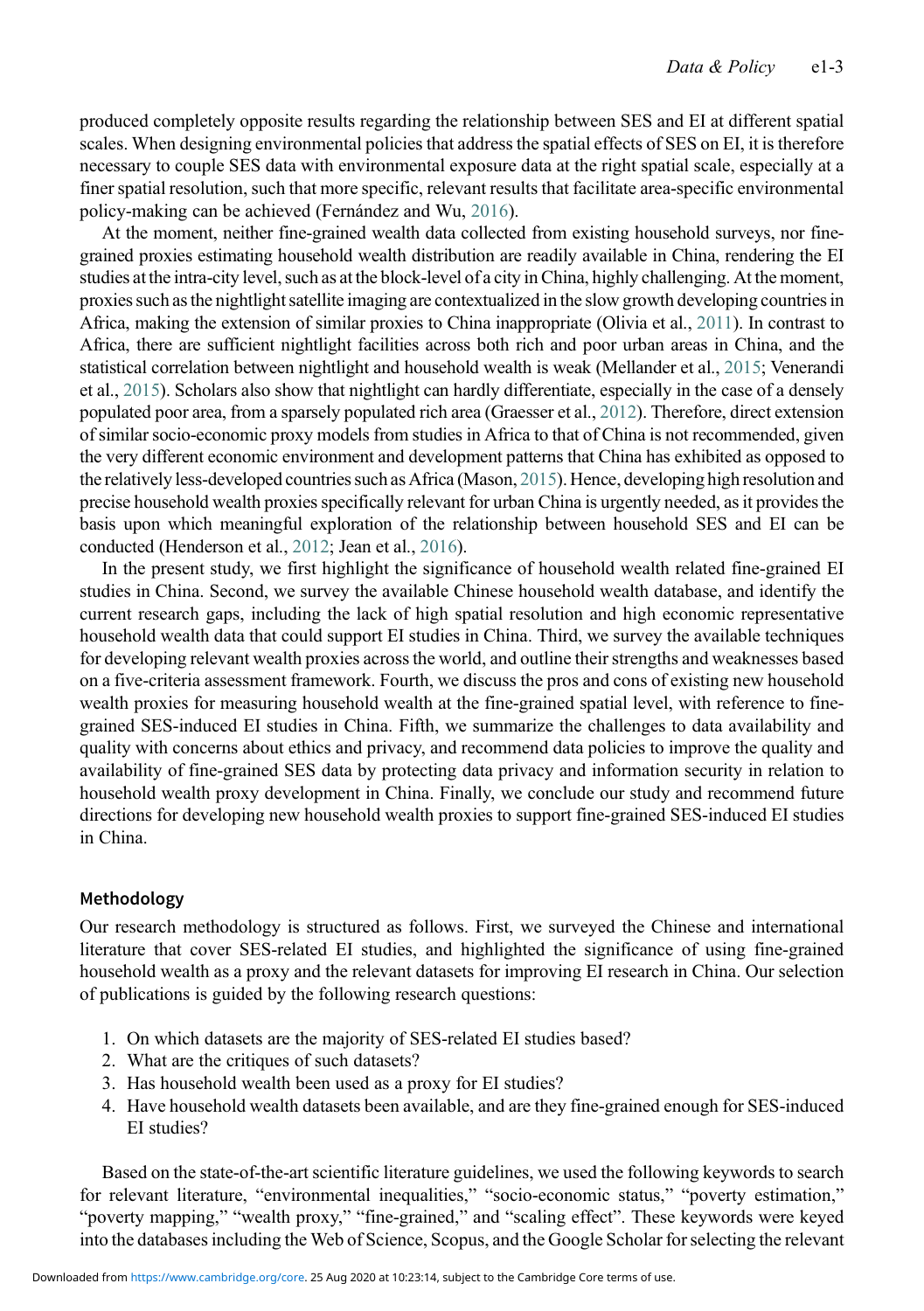review articles. The publications selected will provide a general idea regarding our household wealth proxy and database landscape.

Based on the publications we identified the main wealth proxies developed to further investigate their applications on SES-related EI studies. We further expanded our keyword search by keying in the names of individual proxies and their corresponding supporting technologies. We identified the lack of highspatial resolution and high-economic representative household wealth data and selected 87 publications for further analysis. [Figure 1](#page-4-0) summarizes how our key research gaps were identified.

### Research Gaps and Research Significance

#### On wealth on SES-related EI study in China

Traditional measures of SES are often defined by income, education and occupation (Adler and Newman, [2002](#page-16-6)). Some research has highlighted strong impacts of household SES on risks of environmental exposure (Evans and Kantrowitz, [2002](#page-17-11)), such as exposure to hazardous wastes and others, indoor and outdoor air pollution, water pollution, and ambient noise (Miao et al., [2015;](#page-18-10) Mohai et al., [2009](#page-18-11); Pulido, [1996\)](#page-19-9). Most EI studies have taken into account these three main components of SES, instead of household wealth, an important indicator of economic wellbeing (Morello-Frosch et al., [2001\)](#page-18-12), usually by default (Hajat et al., [2015](#page-17-2)). However, household wealth can be an influential factor in environmental exposure and EI in the United States (Morello-Frosch et al., [2001](#page-18-12)). Some scholars argue that the effect of household wealth on environmental exposure could have been easily accounted for by household income, which reflects a household's economic wellbeing and is positively correlated with one's environmental exposure. However, there is a significant difference in terms of the distribution of economic values represented by these two variables (Quadrini and Rıos-Rull, [1997\)](#page-19-10). In both the United States and China, household wealth is more unevenly distributed than household income, which may better capture the socioeconomic disparity (Budrıa et al., [2002\)](#page-16-7). Some studies have reported that the relationship between household income and environmental exposure is not particularly strong (Quadrini and Rıos-Rull, [1997;](#page-19-10) Taubenbock et al., [2009](#page-19-3)). This renders household wealth a more relevant SES indicator for environmental exposure and EI studies in China.

Household wealth can reveal better the level of economic wellbeing than household income, given its higher stability and stronger influence on living standards over the longer term (Aittomäki et al., [2010](#page-16-3)). In the United States, fluctuating income cannot fully capture the standards of living (Carle et al., [2009](#page-16-8)). It reflects neither one's financial hardship experienced (Mendes De Leon et al., [1994](#page-18-13)) nor one's affordability of goods and services (Krieger et al., [1997](#page-18-14); Tucker-Seeley et al., [2013](#page-19-11)). In contrast, household wealth, which measures structural and chronic poverty, instead of stochastic and temporary poverty (Hallegatte and Rozenberg, [2017\)](#page-17-5), is less volatile and more credible (Filmer and Pritchett, [2001;](#page-17-12) McKenzie, [2005\)](#page-18-15). Compared to income, wealth is prone to be more indicative of household wellbeing in Australia (Headey and Wooden, [2004](#page-17-13)). This is especially the case in China. When compared to developed countries, households in China tend to take precautionary measures against any unexpected reductions in future income by accumulating household wealth, in order to ensure that they can enjoy relatively more stable living standards even when their household incomes fluctuate (Giles and Yoo, [2007](#page-17-14)).

If household wealth can better indicate one's economic wellbeing than household income in China, it is logical to deduce that household wealth can be a good indicator of one's capability to avoid household exposure to environmental hazards in China. Affluent families in China have more flexibility in choosing residence location (Huang and Batterman, [2000](#page-17-15)), as they can afford apartments of better environmental quality (Lucas et al., [2004](#page-18-16)). Moreover, a number of studies have indicated that the long-term accumulation of material welfare, instead of income in the short term, tends to be a more significant cause of health inequality (Aittomäki et al., [2010;](#page-16-3) Benzeval and Judge, [2001](#page-16-4); Fritzell et al., [2004;](#page-17-3) Rahkonen et al., [2000\)](#page-19-6). As household health condition tends to be correlated with exposure to environmental pollution, the poor health condition of low SES-population indirectly reveals the existence of EI among communities of different SES status (Aittomäki et al., [2010](#page-16-3)).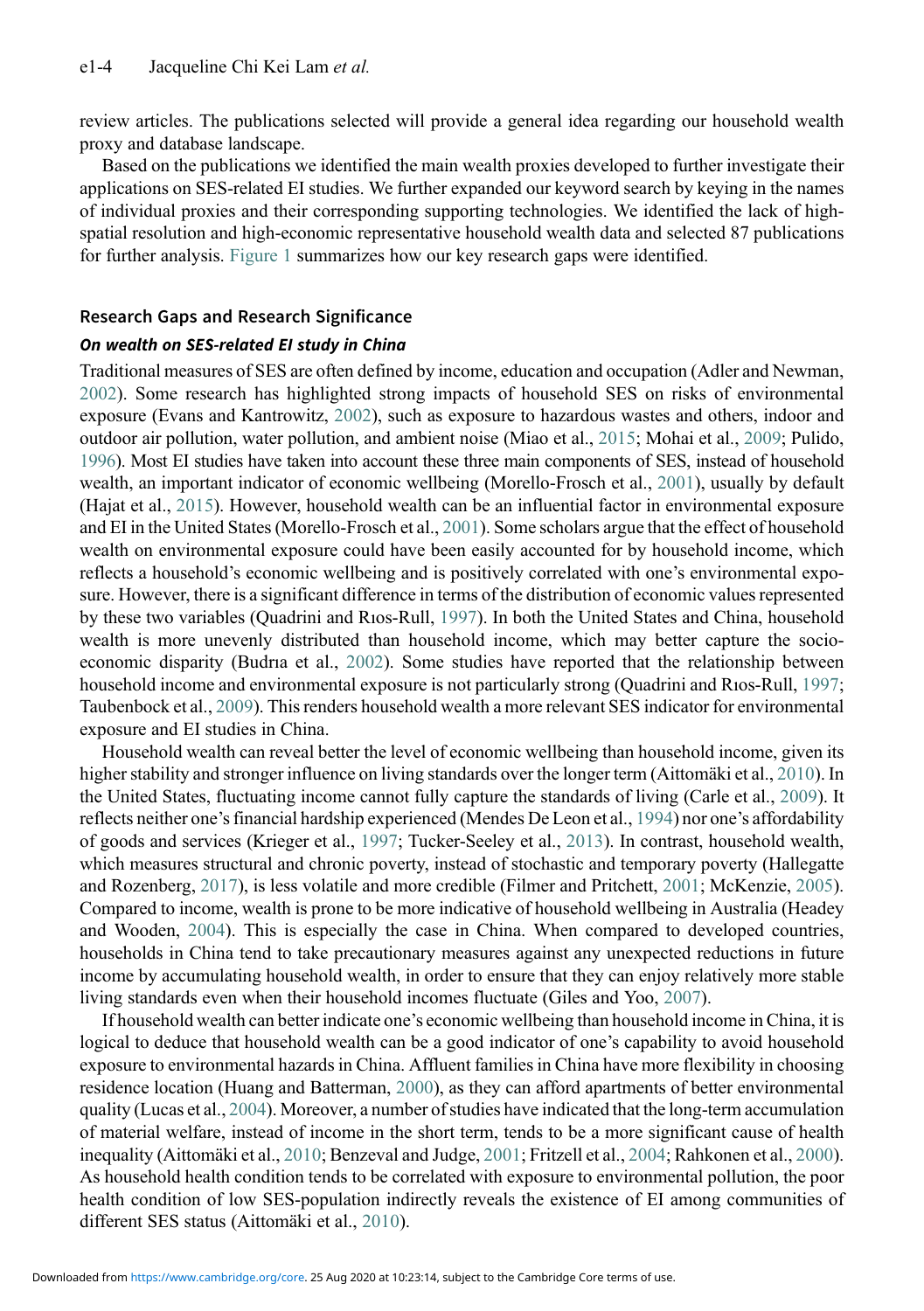<span id="page-4-0"></span>

Figure 1. Methodology for identifying the research gaps.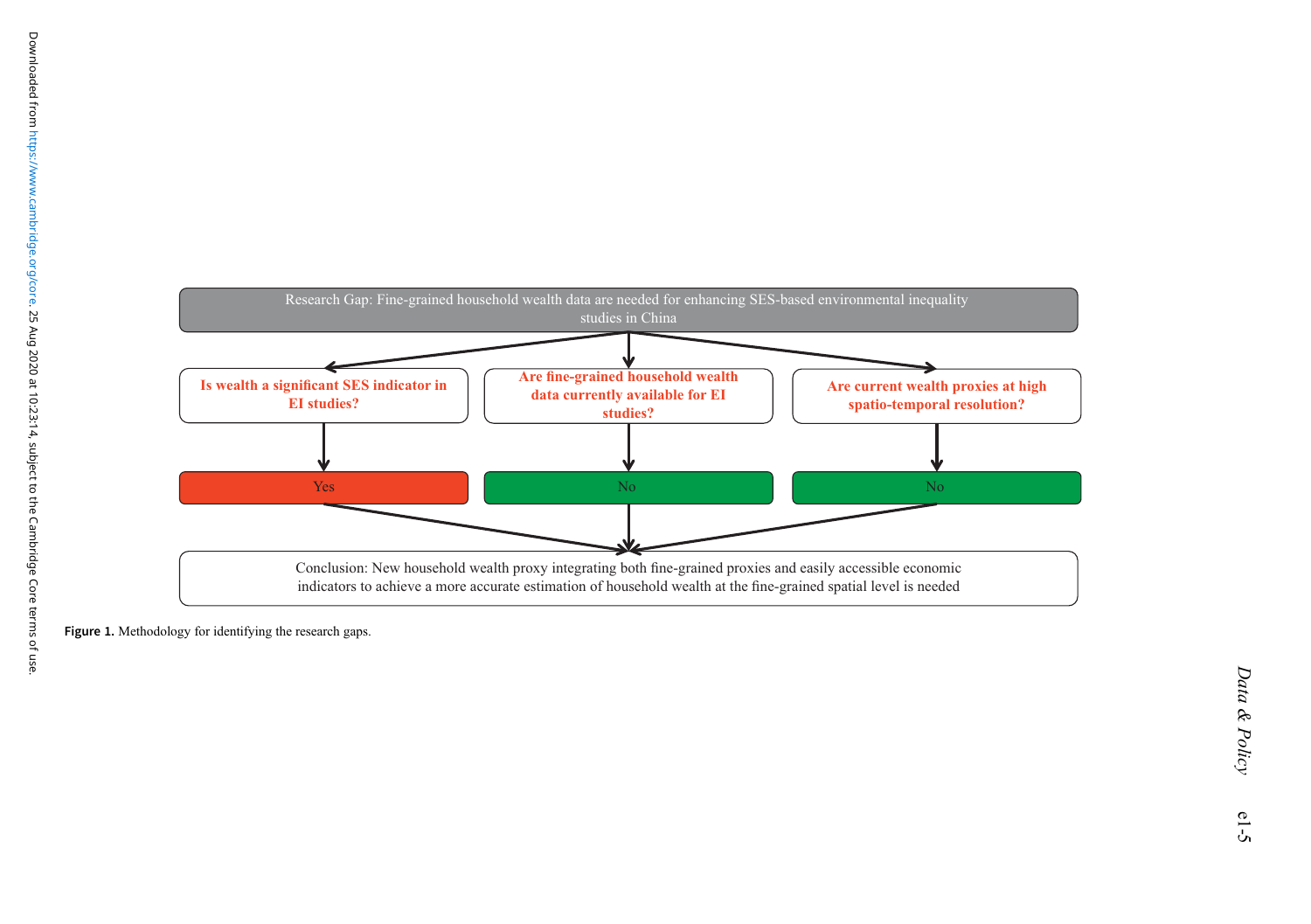### On selecting wealth as an SES indicator for intra-city EI studies in China

Current SES-related EI studies in China are conducted at the inter-city or country level. However, EI, as reflected by differential environmental exposure, may be manifested at a finer spatial level. The scale of analysis is one of the most important methodological issues in EI studies (Bowen, [2001;](#page-16-5) Mennis, [2002\)](#page-18-17). In general, homogeneous environmental exposure within the study unit is assumed. This assumption is usually made abruptly without reasonable justification (Huang and Batterman, [2000](#page-17-15)). Air pollution, for instance, could vary significantly at the intra-city level (Li et al., [2018\)](#page-18-2). Hence, ignoring spatial heterogeneity could induce uncertainties and errors (Huang and Batterman, [2000](#page-17-15)). In addition, due to the spatial scaling effect, variations or even contradictions of statistical results could be identified when spatial data are aggregated at different spatial resolution units (Jelinski and Wu, [1996;](#page-17-16) Wu, [2007](#page-19-12)). In the past, such assumption may not be problematic, because the environmental monitoring data obtained may not be fine-grained due to restrictions in the number of monitoring stations established. In recent years, we have seen the environmental monitoring data evolving toward being more fine-grained with increasing monitoring coverage or interpolating techniques assisted by more advanced algorithm, but potentially relevant SES indicators are yet to achieve comparable resolution. In the United Kingdom, extensive high-quality national monitoring networks are required by the Environment Act 1995 to produce 1-km resolution emission inventory (Longhurst et al., [2009\)](#page-18-18). In Hong Kong, Li et al.'s ([2017](#page-18-19)) research has also obtained fine-grained air pollution data at  $100 \times 100$  m spatial resolution, achieving 82% accuracy. EI studies are usually spatially dependent (Fernández and Wu, [2016;](#page-17-7) Huby et al., [2009](#page-17-6); Krieger et al., [2002](#page-18-6)), and can be distorted by the scaling effect (Baden et al., [2007](#page-16-9); Cutter et al., [1996\)](#page-17-17). Research on the spatial pattern of EI in Chile has shown that the scale of study affects both distribution and correlation intensity between SES and environmental variables (Fernández and Wu, [2016\)](#page-17-7). Another study conducted in Singapore has shown that EI appears to be stronger when examined at smaller spatial scales, whereas SES indicators are prone to be skewed in frequency distributions at finer scales (Tan and Samsudin, [2017](#page-19-13)). Hence, comparable SES data of similar fine-grained resolution as environmental variables are urgently needed.

Current SES-related EI studies in China conclude that the wealthier the city, the higher the air pollution exposure. This may contradict the results obtained at the intra-city level, as revealed by a recent study conducted in Hong Kong (Li et al., [2018](#page-18-2)). This fact is consistent with the deduction of the scale effect, and provides the hints on why inter-city level is not adequate for EI studies. More specifically, research shows that the 30 most economically powerful cities in China are exposed to higher levels of  $PM_{2.5}$  pollution, based on the census data at prefecture city level (Wan and Su, [2017\)](#page-19-14). However, research in Hong Kong has demonstrated that, when examining environmental exposure at the Constituency Area (CA)-level (with Hong Kong divided into 412 CAs) across the same city, the lower SES communities are the victims of higher air pollution (Li et al., [2018](#page-18-2)). Evidences of EI shown at the intra-city, including EI that are associated with differential exposure to air pollution and water pollution, differential access to waste disposal, urban greening, and natural resources (Davoudi and Brooks, [2012](#page-17-1)), have been identified in cities such as the United Kingdom and the United States (Bowen, [2001](#page-16-5)). Without accounting for the scaledependency of EI, policymakers might risk making too general a conclusion that people with higher SES are exposed to worse environmental quality across all geographic scales, which would affect quality environmental decision-making.

Environmental policy addressing EI will become more effective if one can specify which specific geographical regions and which specific SES groups will require specific adjustments or attention, instead of providing general guidelines or directions. EI is the result of the complex interaction between individuals in the environment (Davoudi and Brooks, [2012](#page-17-1)). It is important to investigate the fairness of distributing environmental goods not only at the national or the provincial level, but also at the intra-city level (Schlosberg, [2004](#page-19-15)). Intra-city EI research offers new insights on how EI is at work at the micro-level, and creates opportunities for more bottom-up environmental policy-making (Hallegatte and Rozenberg, [2017](#page-17-5)). For instance, even when climate change-related EI has been widely identified at the global level, uncovering the experience of micro-level EI could still offer significant insights to advance local climate policy-making (Fisher, [2015](#page-17-18)). Research in East Africa highlights that choosing a more fine-grained spatial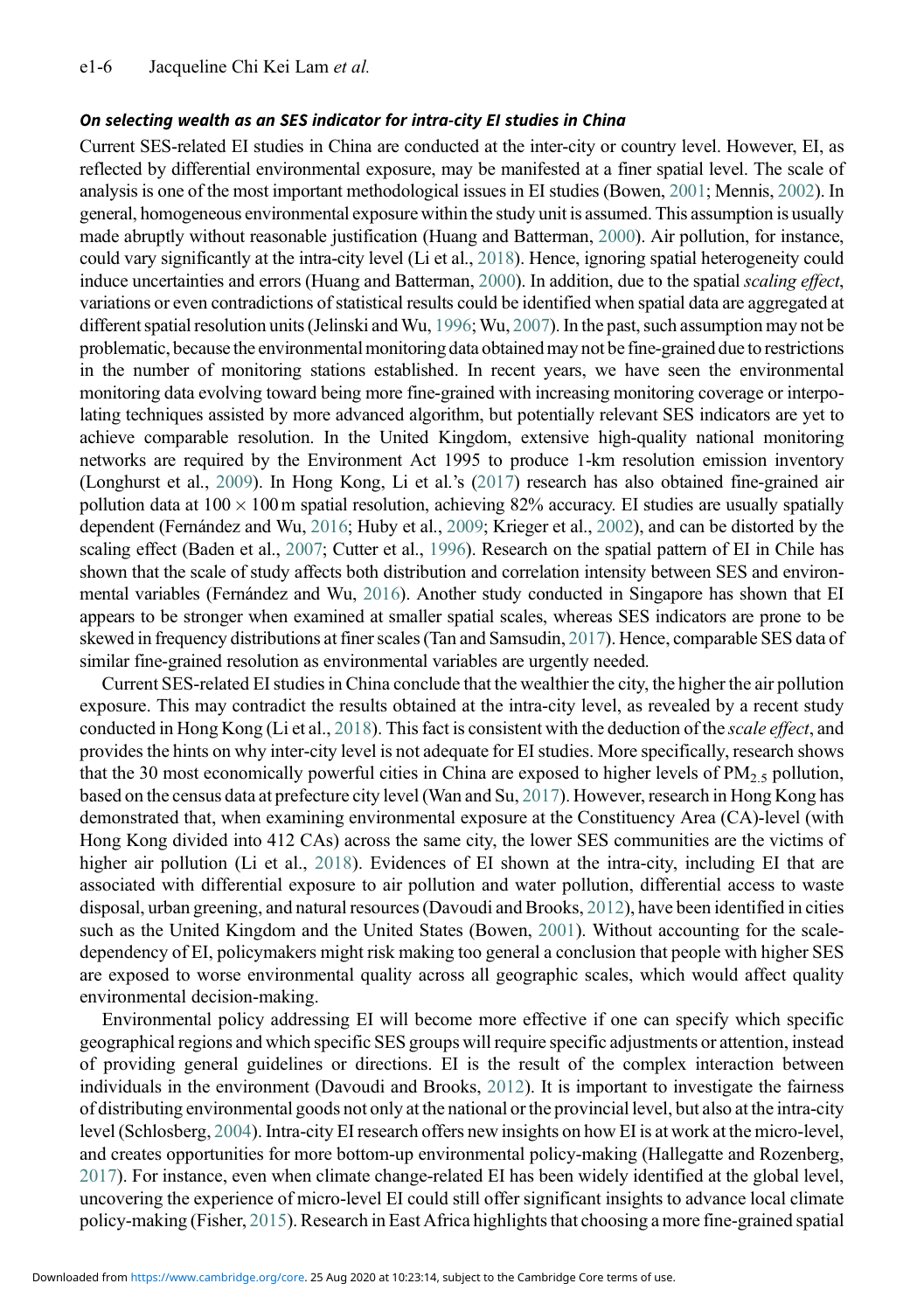scale model for EI research could improve management strategies (MacKenzie et al., [2014\)](#page-18-20). Environmental planners have also advocated the benefit of conducting more fine-grained analysis at the block or the community level rather than the city or the regional level to advance local environmental planning (Tan and Samsudin, [2017\)](#page-19-13). In short, the mismatch between geographical scales of EI research and policymaking would lead to erroneous misinterpretation of EI, and weaken the effectiveness of environmental policy-making (Fernández and Wu, [2016\)](#page-17-7).

To the best of our understanding, except for Li et al. ([2018](#page-18-2)), who focus on Hong Kong, no SES-related EI study conducted in China has so far examined the relationship between wealth and EI at the finegrained intra-city level. The relationship between SES and environmental risks has been investigated at the national or the provincial level in China (Pratt et al., [2015](#page-19-16)); such results may not be sufficient to provide the needed evidence for location-based EI alleviation. Even though fine-grained wealth-related study is crucial for the Chinese Government to understand the potential crisis induced by EI and to develop effective precautionary measures, it has yet to be conducted in China (Pratt et al., [2015](#page-19-16)).

#### On high spatio-temporal resolution and representative wealth database for intra-city China

The major challenge of conducting fine-grained SES-based EI analysis comes from the low spatial resolution of current wealth databases. A list of databases that provides Chinese household wealth data is summarized in [Table 1,](#page-7-0) and we will discuss below why these databases are not suitable for our use.

Chinese censuses should in theory obtain household information covering the entire population in China. However, micro-data are not commonly available to the public. Only a few research institutions with specific permission given by the government can have access to the data, representing only  $0.1-1\%$ of the sampled data. Furthermore, the time interval between two population censuses is large—it is only taken roughly every 10 years. Hence, the outdated Chinese censuses have failed to provide a true representation of the country's annual socio-economic development.

Other household surveys besides the national census have been conducted. One of the challenges of such household surveys is their very small sample size; the China Family Panel Studies (CFPS) and Chinese Household Income Project Survey (CHIP) in [Table 1](#page-7-0) for instance, just sample annually around 16,000 and 18,000 households, respectively. Another challenge being that the disclosure of geographic information in most such household surveys is limited to the provincial level only. As observed from [Table 1,](#page-7-0) only a few surveys, such as the Chinese General Social Survey (CGSS) have broken this down into 125 counties. In reality, China consists of more than 2,800 counties and 660 cities. The data collected from household surveys thus has a low spatial resolution and not representative enough of the entire population. This makes it difficult to determine the wealth distribution and household differences within the intra-city regions, and presents one of the biggest obstacles to conduct fine-grained socio-economic analysis across China. Furthermore, it usually takes one to 2 years for the data to become available to the public after the corresponding surveys have been completed. The lack of timely data is especially inconvenient for researchers to investigate the current intra-city EI reality in China and provide meaningful recommendations for policymakers.

To summarize, the two critical defects for utilizing the current household database in fine-grained EI analysis are:

- 1. Low coverage and low spatio-temporal resolution—not all blocks or communities are covered in the research; in addition, some data are often infrequent and not timely.
- 2. Statistical unreliability—the sampling size within each geographical unit is too small, thus undermining the power of statistical tests and the precision of estimations.

In order to overcome these challenges, it is essential to investigate new fine-grained proxies gathered from other data resources to support high spatio-temporal EI studies in China.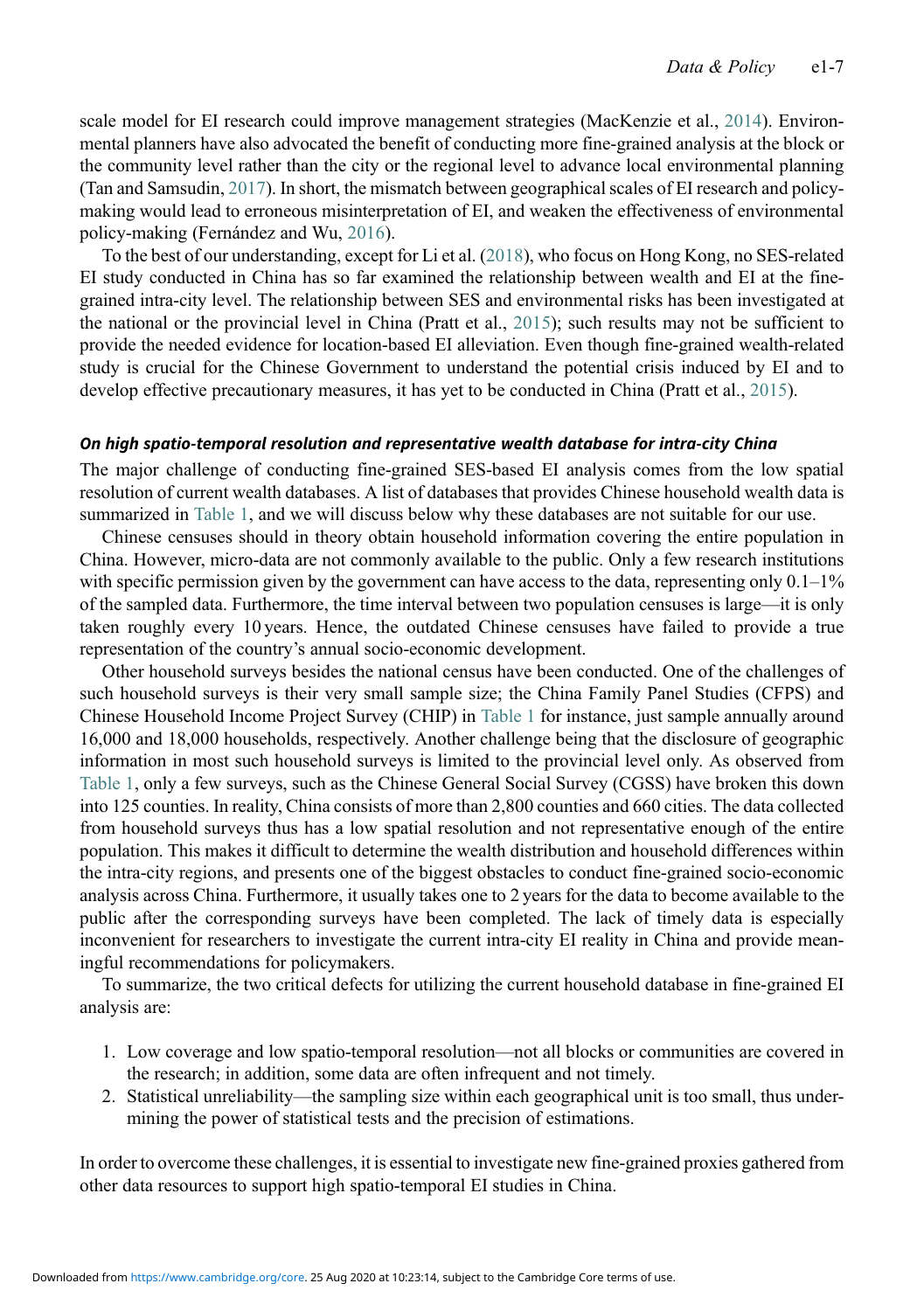#### Table 1. Database of household wealth in China

<span id="page-7-0"></span>

| Database                                                         | Design                                                                                            | Year                                                                        | Sample frame and size                                                                                                             | Area                                                                                               |
|------------------------------------------------------------------|---------------------------------------------------------------------------------------------------|-----------------------------------------------------------------------------|-----------------------------------------------------------------------------------------------------------------------------------|----------------------------------------------------------------------------------------------------|
| Census                                                           | Panel                                                                                             | 1953, 1964, 1982, 1990,<br>2000, 2010                                       | Some research institutions could get 0.1-1%<br>sampling data from the database.                                                   | China and all its provinces                                                                        |
| China National/<br>Provincial<br>Statistical<br>Yearbooks        | Panel                                                                                             | $1981 -$                                                                    |                                                                                                                                   | China and all its provinces                                                                        |
| China Household<br><b>Finance Survey</b><br>(CHFS)               | A cross-section has been completed                                                                | 2011, 2013, 2015                                                            | Multistage semi-probability sample. 8,438<br>households in 2011, 28,000 in 2013 and 40,000<br>in 2015.                            | 25-29 provinces in China                                                                           |
| China Labor Force<br><b>Dynamic Survey</b><br>(CLDS)             | Panel (rotating panel)                                                                            | 2012, 2014, 2016                                                            | Family members aged 15-64. Multistage cluster,<br>stratified, PPS sampling. Over 900 urban<br>households.                         | 29 provinces in China                                                                              |
| China Health and<br><b>Nutrition Survey</b><br>(CHNS)            | Panel (rotating panel) with revised<br>modules of questionnaires each<br>wave                     | 1989, 1991, 1993, 1997,<br>2000, 2004, 2006, 2009                           | Multistage semi-probability sample. Around<br>4,400 urban and rural households.                                                   | 10 provinces in China                                                                              |
| Urban Household<br>Survey (UHS)                                  | Panel (rotating panel)                                                                            | 1986-2009                                                                   | Stratified sampling and equidistant sampling or<br>two-phase sampling. 3,500-4,000 households<br>annually.                        | Data from all provinces have been<br>collected, while data for six<br>provinces have been accessed |
| China Family Panel<br>Studies (CFPS)                             | Panel, with a new wave of interviews<br>each year                                                 | Since 2010, once every 2<br>years                                           | National probability sampling (excluding ethnic<br>minority autonomous districts in western<br>region). Around 16,000 households. | 25 provinces in China                                                                              |
| <b>Chinese General</b><br>Social Survey<br>(CGSS)                | Repeated cross-sections, with new<br>modules of questionnaires each<br>wave; panel from 2010 wave | 2003, 2004, 2005, 2006,<br>2008, 2010                                       | National probability sampling of people aged 18<br>and over. 6,000-12,000 households.                                             | 125 counties in China                                                                              |
| Chinese Household<br><b>Income Project</b><br>Survey (CHIP)      | Repeated cross-sections, with revised<br>modules of questionnaires each<br>wave                   | 1988, 1995, 2002, 2007,<br>2013                                             | Systematic sampling. 18,948 households.                                                                                           | 234 counties in 126 cities in 15<br>provinces in China                                             |
| China Health and<br>Retirement<br>Longitudinal Study<br>(CHARLS) | Panel with a new wave of interviews<br>every 2 years                                              | Since 2011, once every 2<br>years (pilot survey and<br>resurvey 2008, 2012) | Multistage clustering, PPS sampling. Around<br>10,200 households.                                                                 | 150 counties from 30 provinces in<br>China                                                         |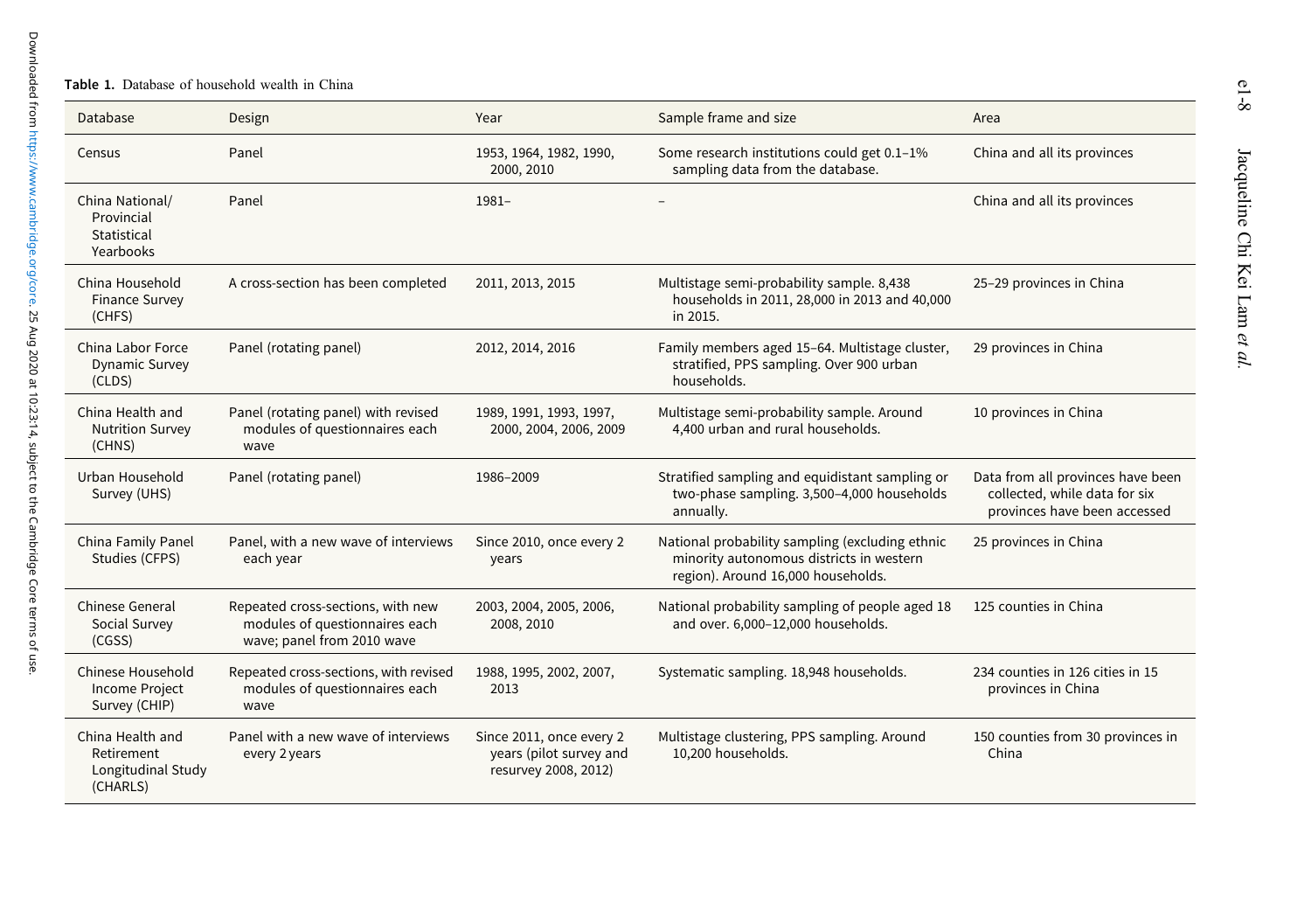## Use of Wealth Proxies for High Spatio-Temporal Resolution

As discussed in Section "Research Gaps and Research Significance," despite the current research gaps in fine-grained wealth database for intra-city China, such database is yet to be established. Hence, proxies that support high spatio-temporal resolution SES-based EI studies in China would be needed. [Table 2](#page-9-0) summarizes some of the proxies, which have been proposed. We shall next investigate each of these proxies in details below.

### Night-time satellite imagery data

Past studies show that nightlight emission is a legitimate measure of wealth distribution at a spatial level (correlation: 0.73–0.87) (Weidmann and Schutte, [2017\)](#page-19-17). Therefore, rather than relying solely on the nonrepresentative, time-consuming and often inconsistent household survey data as in traditional research, there is a recent trend in developing socioeconomic models that use satellite-based data as proxy measurements and to calibrate such models based on survey data (Elvidge et al., [2009\)](#page-17-19). Key benefits of utilizing satellite imagery data is shown in [Figure 2,](#page-10-0) which include its relatively low acquisition cost, public availability, data consistency, and most importantly, the high spatial and temporal accuracy it provides to improve our understanding in socio-economic activities of humanity (Elvidge et al., [2009](#page-17-19)).

However, there are a few limitations on this methodology (Fernández and Wu, [2016\)](#page-17-7), which has been reported in [Figure 2](#page-10-0). If we simply employ nightlight satellite data alone, we might face the difficulty of distinguishing between densely populated poor areas and sparsely populated wealthy areas. Nightlights only display little variation in extremely poor regions such as Africa since it is simply uniformly dark at night. Hence, this motivates us to use daytime satellite imageries such as street maps, land features and water resources as a complement of the nightlight data.

#### Daytime satellite imagery data

As discussed above, nightlight may serve a good intermediate proxy measurement of wealth, but we also need other proxies to further facilitate cases when nightlight alone cannot predict wealth at high accuracy. Past studies showed that daytime visible features such as roofing materials and urban morphologies have demonstrated a significant linear relationship with local expenditures at the block level (Fernández and Wu, [2016\)](#page-17-7); attributes of cars and other environmental variables such as rainfall and topography also have appeared to be legitimate measures for predicting local wealth at high-spatial resolution (Cao et al., [2016;](#page-16-10) Dargay et al., [2007](#page-17-20); Watmough et al., [2016\)](#page-19-18).

#### Mobile phone calls and SMS data

Another popular proxy for estimating one's socio-economic status is the use of personal mobile phone usage history. The rationale for using mobile phone metadata as a proxy is not just due to its ability to capture one's social network and characteristics of communication events and travels, but also its capability to reflect other welfare information like consuming behaviors and histories (Candia et al., [2008](#page-16-11)). There is enough evidence to justify the significant relationship between mobile phone usage and many socioeconomic factors such as demographic statistics and education levels (Frias-Martinez and Virseda, [2012\)](#page-17-21). In particular, previous research showed that an individual's wealth can be predicted at high accuracy from features of personal social network retrieved from his/her mobile phone calls and SMS metadata (Luo et al., [2017](#page-18-21)). Therefore, mobile phone metadata provides an alternative to collecting localized and timely information and again, serves as a complement of the traditional methods such as household survey data and national censuses, often at a relatively lower data acquisition cost.

Nevertheless, mobile phone usage can only provide localized information since the communication behaviors could vary dramatically across countries due to cultural differences, which hampers the transferability of this proxy data (Fernández and Wu, [2016\)](#page-17-7). Moreover, mobile phone data are usually owned by private companies and might not be available to researchers due to the customers' privacy protection regulations.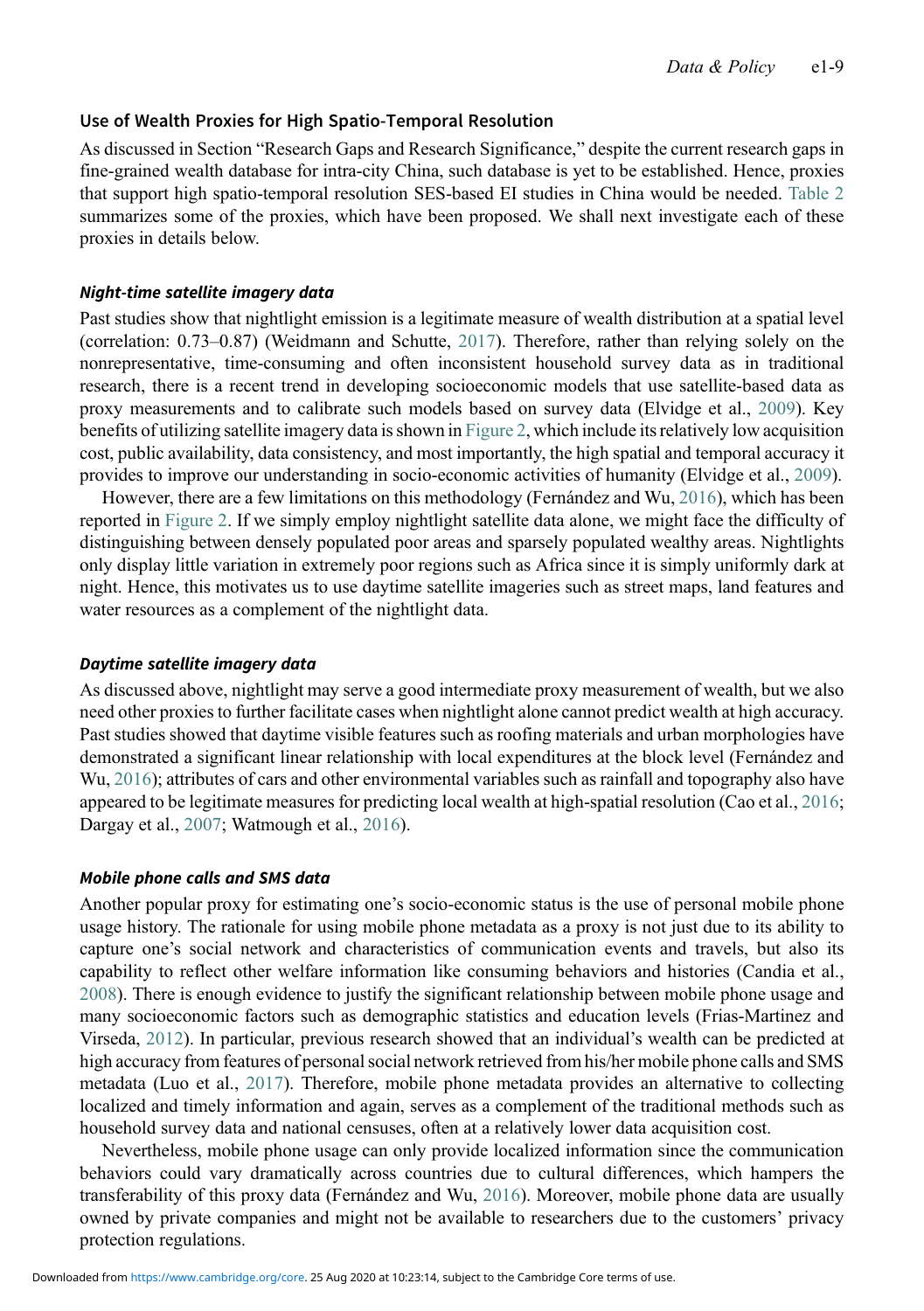**Table 2.** Summary of five wealth proxies

<span id="page-9-0"></span>

| Proxy                                   | Source data                                                                               | Applicable area                                                        | Core methodology                                                                                                                                                                                                                                                                                                                                                                                                                                                                                                                                                                                                                                                                                                            | Reference                                                                                                                                                                  |
|-----------------------------------------|-------------------------------------------------------------------------------------------|------------------------------------------------------------------------|-----------------------------------------------------------------------------------------------------------------------------------------------------------------------------------------------------------------------------------------------------------------------------------------------------------------------------------------------------------------------------------------------------------------------------------------------------------------------------------------------------------------------------------------------------------------------------------------------------------------------------------------------------------------------------------------------------------------------------|----------------------------------------------------------------------------------------------------------------------------------------------------------------------------|
| Nightlight<br>satellite<br>imagery data | Nighttime satellite<br>imagery                                                            | Poor areas                                                             | Let X be the total observable light in a region and Y be the<br>total income. The assumed relationship is given by $X = Y^{\beta}$ ,<br>where $\beta$ is the elasticity of lights with respect to income.<br>The methodology is a response to poor countries, which<br>do not only lack funding for national censuses or surveys,<br>but are also in short of illumination/electricity facilities in<br>under-developed regions across the world.                                                                                                                                                                                                                                                                           | Henderson et al. (2012)                                                                                                                                                    |
| Daytime<br>satellite<br>imagery data    | Satellite imagery on urban<br>morphology/attributes<br>of cars/environmental<br>variables | Urban/rural areas                                                      | Features of the daytime satellite image, such as buildings,<br>streets, open spaces, water, road, and so forth, can be<br>identified using convolutional neural network or object-<br>oriented image recognition technologies. Based on these<br>features, the average wealth in urban or rural areas has<br>been estimated in previous research through artificial<br>classification or automatic estimation by deep learning<br>technology.                                                                                                                                                                                                                                                                               | Ekbom and Bojö (1999), Gebru et al. (2017),<br>Jean et al. (2016), Olivia et al. (2011), and<br>Taubenbock et al. (2009)                                                   |
| Mobile phone<br>calls and SMS<br>data   | Telecom operator records                                                                  | Areas with mobile<br>phone as the most<br>frequent contact<br>approach | Personal social network and personal wealth are highly<br>correlated, and supported by differences in personal<br>access to job opportunities, consumer behaviors, human<br>mobility, and so forth among population possessing<br>different amounts of wealth. This can be done as follows:<br>Obtain the personal social network structure,<br>communication pattern and geographical location<br>through mobile phone records, which involves the total<br>volume, the intensity and timing of phone calls, the<br>geospatial mobility pattern marked by phone calls, etc.<br>Collect individuals' wealth information through mobile<br>phone survey. Establish a model between regional wealth<br>and mobile phone data. | Blumenstock et al. (2015), Deville et al. (2016),<br>Luo et al. (2017), Salah et al. (2011),<br>Šćepanović et al. (2015), Seidel et al. (2000),<br>and Toole et al. (2015) |
| House prices                            | Online real estate<br>websites records                                                    | Areas with online<br>house prices                                      | This approach can be implemented to determine the value<br>of consumers in e-commerce. The average price of houses<br>near the mailing address recorded in e-commerce are<br>gathered from the websites of real estates companies,<br>and the average housing price is regarded as a reflection<br>of consumers' consumption ability.                                                                                                                                                                                                                                                                                                                                                                                       | Li et al. (2015), Xie and Jin (2015), Zhu and Chen<br>(2017)                                                                                                               |
| Electricity<br>consumption              | Electricity distributor<br>records                                                        | Areas with high<br>electricity<br>penetration                          | Establish the regression model based on historical data<br>between electricity consumption and household wealth,<br>and make predictions based on the model.                                                                                                                                                                                                                                                                                                                                                                                                                                                                                                                                                                | Chen et al. (2007), and Zhang and Cao (2012)                                                                                                                               |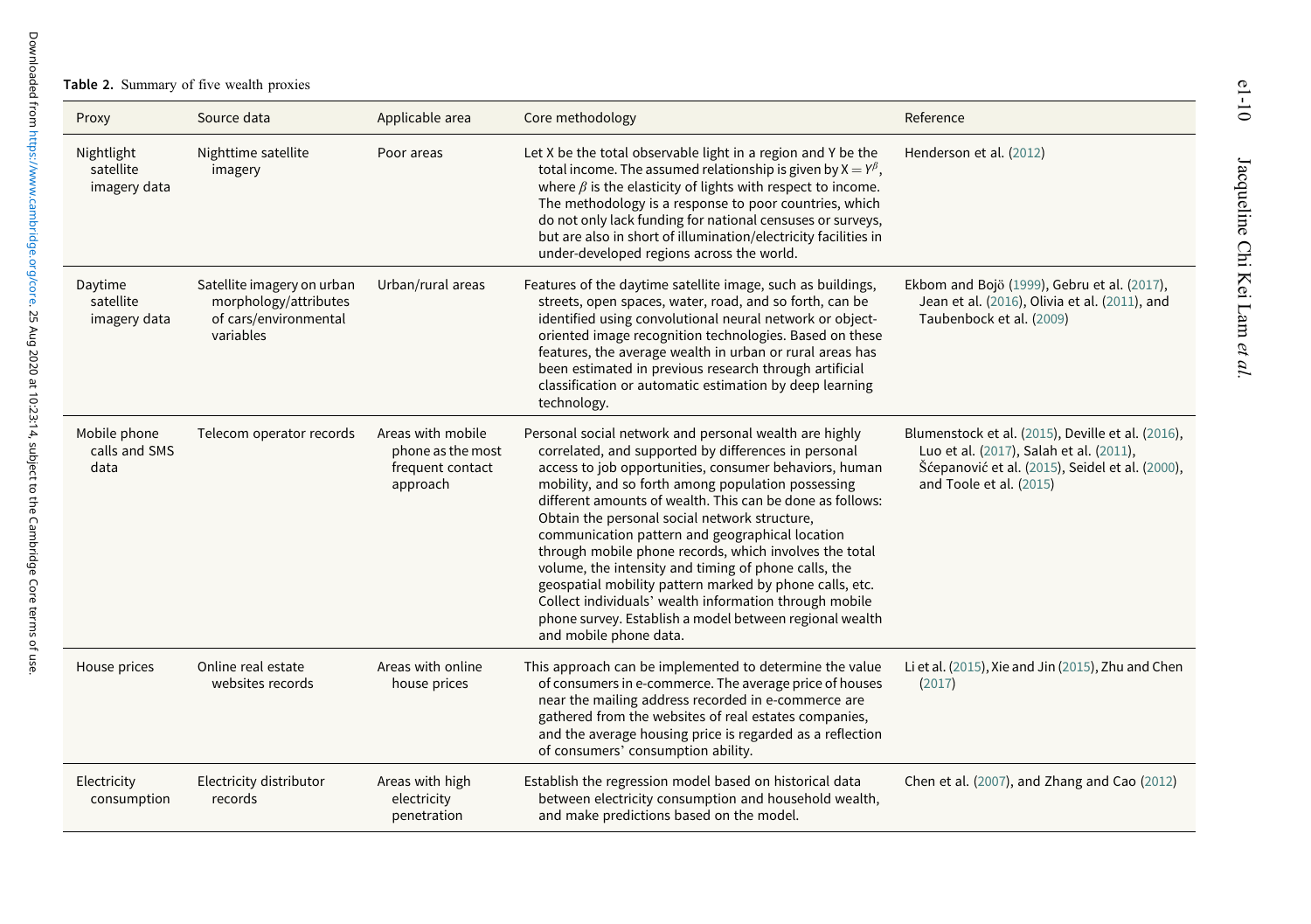<span id="page-10-0"></span>

Figure 2. Pros and cons of five existing wealth proxies.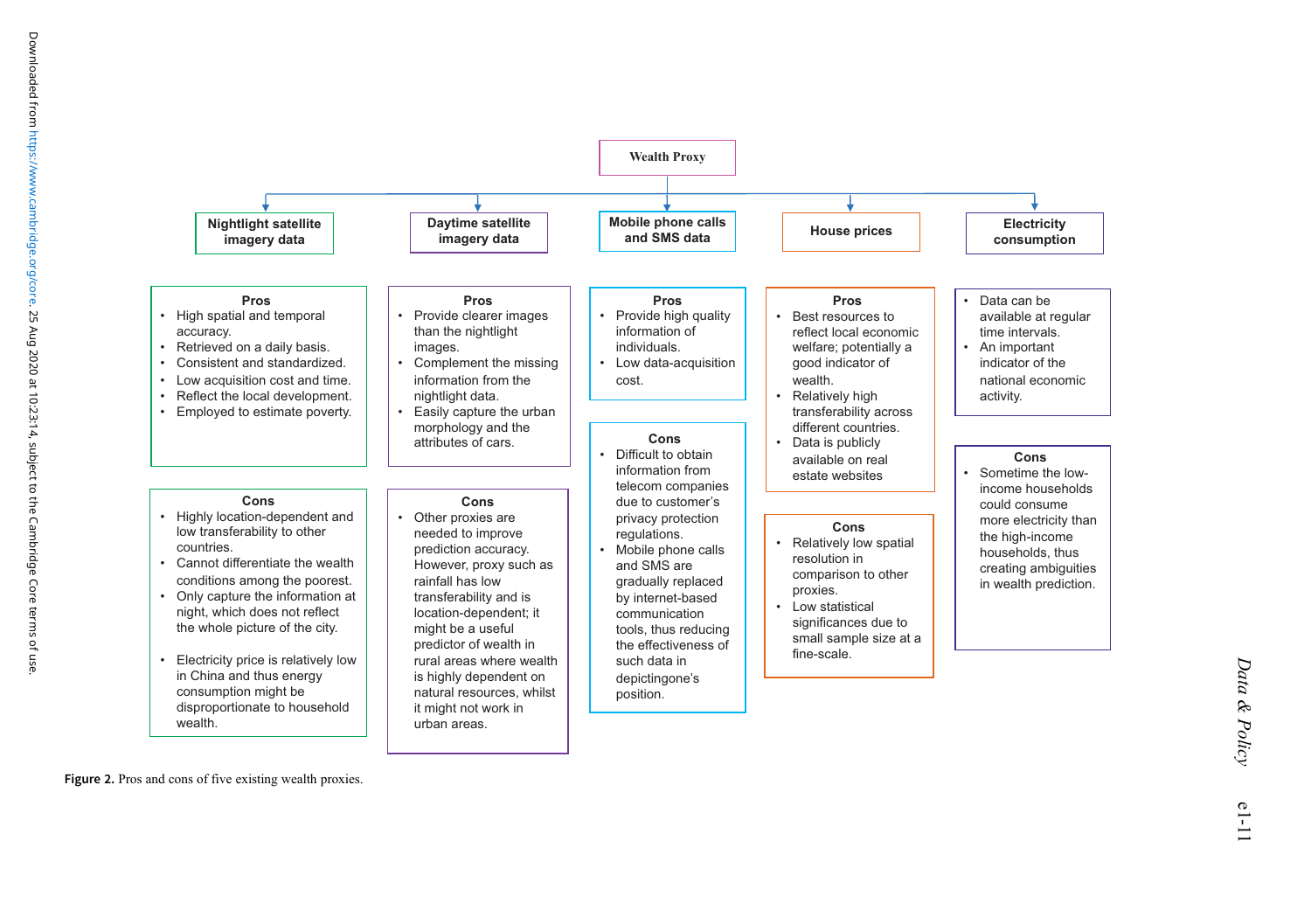## House prices

In contrast to European countries where financial assets and pension funds are the main components of an individual's wealth, scholars have shown that housing assets account for over 70% of household wealth in China, and that the wealth-to-income ratio is approximately 9.2:1 (Xie and Jin, [2015\)](#page-19-0). These figures are still growing and thus it is natural to consider using house prices as a predictor of household wealth. On the other hand, house prices can also provide useful information about the land resources and reflect the local economic development. It is also convenient to gather house prices from online real estate company websites. A study has shown that the household income is positively correlated to house price (Sun, [2015\)](#page-19-7), and thus house price can be used as a potential predictor of the household's economic status and consuming ability.

# Electricity consumption

In addition, electricity expenditure derived from the records of electricity distributors could be a potential proxy for household wealth, although it has not been used in the literature yet. One advantage is that the data can be gathered at regular time intervals. A study shows that electricity usage is an important indicator of national economic activity in Asian countries (Chen et al., [2007\)](#page-16-14). Some Chinese scholars have conducted a survey in China, and have claimed that there is a positive correlation between household income and electricity consumption (Zhang and Cao, [2012\)](#page-19-26).

However, the credibility of using this proxy for household wealth is still questionable, as the Tianjin study excludes the records of both low-income households with high electricity consumption and highincome households with low electricity consumption, without providing sufficient details on the exclusion criteria.

Each proxy has its own pros and cons. In [Figure 2,](#page-10-0) we summarize the advantages and disadvantages of the proxies used in the previous studies.

# Assessment of the performance of existing proxies for estimating wealth at the intra-city level in China

In this section, we provide a systematic comparison of the performance of household wealth proxies (see [Table 3\)](#page-12-0). Five criteria are used to assess the household wealth proxies' performance:

- 1. Spatial resolution, which refers to the size of the spatial dimension that a proxy covers.
- 2. Direct relevance with household wealth proxy, which refers to how directly a proxy is related to household wealth.
- 3. Applicability to urban China, which refers to how suitable a proxy can be applied to the context of urban China.
- 4. Data availability, which refers to how easily accessible the data are to the public.
- 5. Temporal resolution, which refers to how frequently such data is updated.

The criteria are listed in rank order in terms of importance in proxy performance. The higher the performance, the higher the reliability of the existing proxy model to estimate wealth. In [Table 3,](#page-12-0) H indicates a high performance in any of the aspects (1–5) described above and L indicates a low performance. Detailed descriptions of performance are included as Notes to [Table 3.](#page-12-0)

In terms of spatial resolution, house prices posted on real estate websites may not perform well since the number of houses on sale in a small sub-district may be relatively limited, whereas the sample size may limit the proxy's statistical representativeness, while other proxies derived from satellite images have higher spatial resolution (ranging from  $1 \times 1$  m to  $10 \times 10$  m) (Jin and Davis, [2005](#page-17-27); Karantzalos and Argialas, [2004](#page-17-28)). In terms of direct relevance with household wealth, house prices are considered more directly relevant for two reasons: first, a residential property takes up the greatest share of assets in most families, while wealthy households are more capable of purchasing expensive houses; second, house prices is a reflection of the scarcity of land resources, and serves an indicator of local economic development.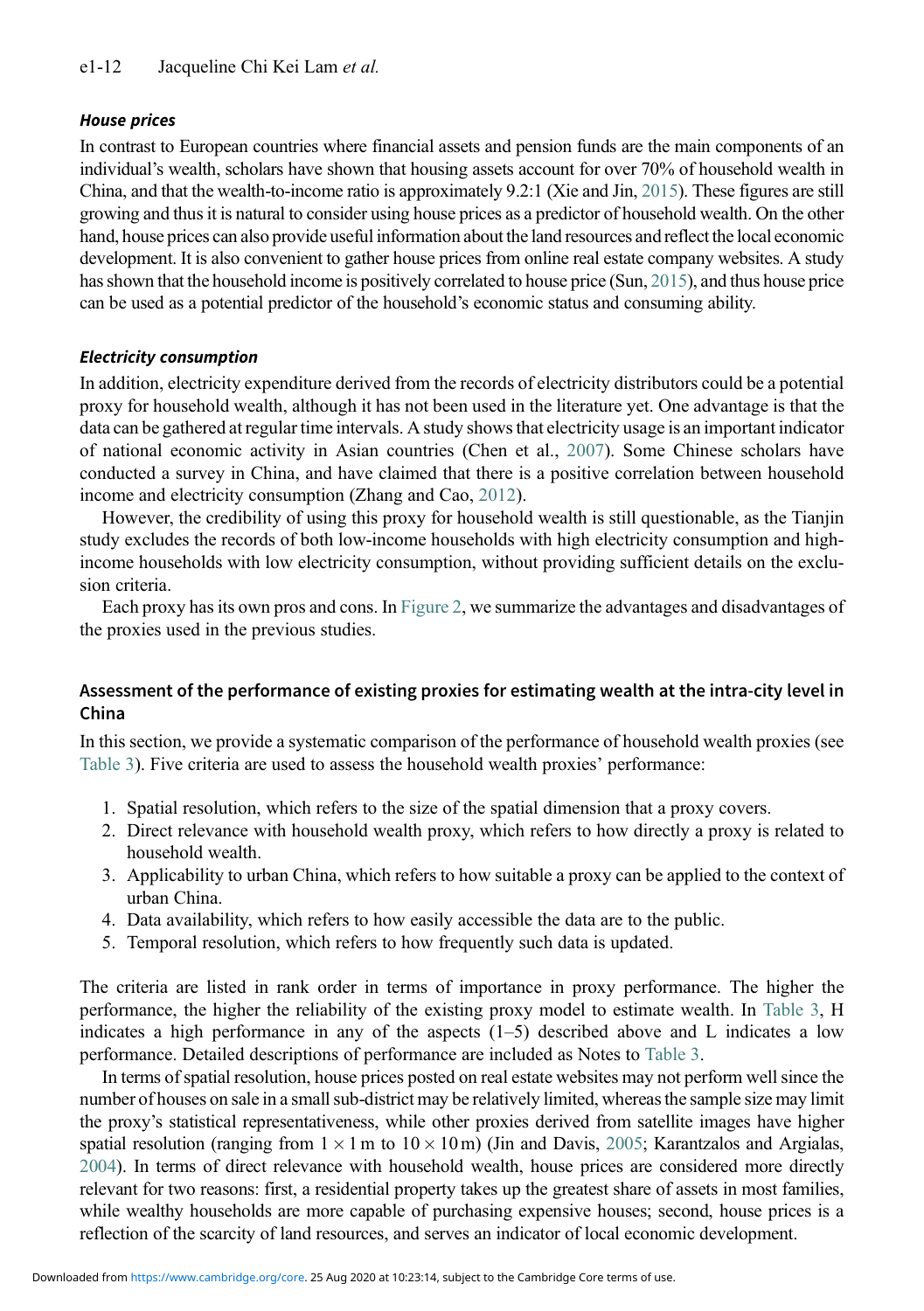|                                      | Spatial<br>resolution | Direct Relevance with<br>household wealth | Applicability to<br>urban China | Data<br>availability | Temporal<br>resolution |
|--------------------------------------|-----------------------|-------------------------------------------|---------------------------------|----------------------|------------------------|
| Nightlight satellite<br>imagery data | H                     |                                           |                                 | H                    | H                      |
| Daytime satellite<br>imagery data    | H                     |                                           | H                               | H                    | H                      |
| Mobile phone calls<br>and SMS data   | H                     |                                           | H                               |                      | H                      |
| House prices                         |                       | H                                         | H                               | H                    | H                      |
| Electricity expenditure              | H                     |                                           |                                 |                      | H                      |

<span id="page-12-0"></span>Table 3. Assessment of the performance of household wealth proxies based on five criteria

Spatial resolution—H means high spatial resolution corresponding to square grids less than 100 m per side, L means low spatial resolution corresponding to square grids greater than 100 m per side.

Direct relevance with household wealth—H means directly related to household wealth, L means indirectly related to household wealth.

Applicability to urban China—H means highly applicability to urban areas in China, L means low applicability to urban areas in China.

Data availability: H means data readily accessible by the public, L means data not readily accessible by the public.

Temporal resolution—H means data updated at least yearly, L means data not updated at least yearly.

As compared to house prices, other proxies have a less direct relationship with household wealth. In terms of the proxy's applicability to urban China, using nightlight image as a proxy may have low performance, since China is relatively well developed, cities have been provided with very good illumination facilities at night, even in some poorer districts, standard illumination systems are available, the applicability of nightlight image as a proxy to household wealth in urban China appears to be low. However, daytime satellite image has been utilized in estimating wealth in both rural and urban areas (Taubenbock et al., [2009](#page-19-3)), and thus has a high adaptability. Mobile phone data (calls and SMS) may not be too applicable in China in the future since calls and SMS will likely be phased out in China due to the increasing popularity of internet-based communications via WeChat and Weibo.

In terms of data availability, compared to data from telecom operators or electricity suppliers, house prices or satellite images are more easily accessible online to avoid privacy disclosure issues. Finally, in terms of temporal resolution, it is expected that proxies based on satellite images will be updated daily. Mobile phone call and SMS data and electricity consumption data are usually aggregated over a period of time, for instance, updated monthly. Online house prices are updated hourly or daily. As such, none of the current proxies can achieve high performance in these five dimensions, it will thus be good to look for a new household wealth proxy that can be catered for fine-grained SES-based EI studies in China.

#### New Wealth Proxy Development

As shown above, none of the existing proxies support our need for a fine-grained and highly accurate wealth proxy for intra-city EI studies in China. In order to achieve a high performance meeting all five criteria, we propose three principal guidelines for future wealth proxy development in China:

- 1. Combining existing proxies to create a hybrid proxy.
- 2. Identifying new proxies to account for social and technological trends.
- 3. Deploying unsupervised or semi-supervised machine learning methodologies.

A hybrid proxy attempts to take advantage of the merits of existing wealth proxies, while avoiding their disadvantages. For China, the features extracted from daytime satellite images, mobile phone data (calls and SMS), and house prices are recognized as applicable to intra-city studies (see [Table 3\)](#page-12-0). Among these three types of data, only the house prices are of direct relevance to household wealth, hence it shall be kept in the new model. However, the spatial resolution of house price data is low, and should be compensated by fine-grained daytime satellite images or mobile phone data. Comparing the daytime satellite images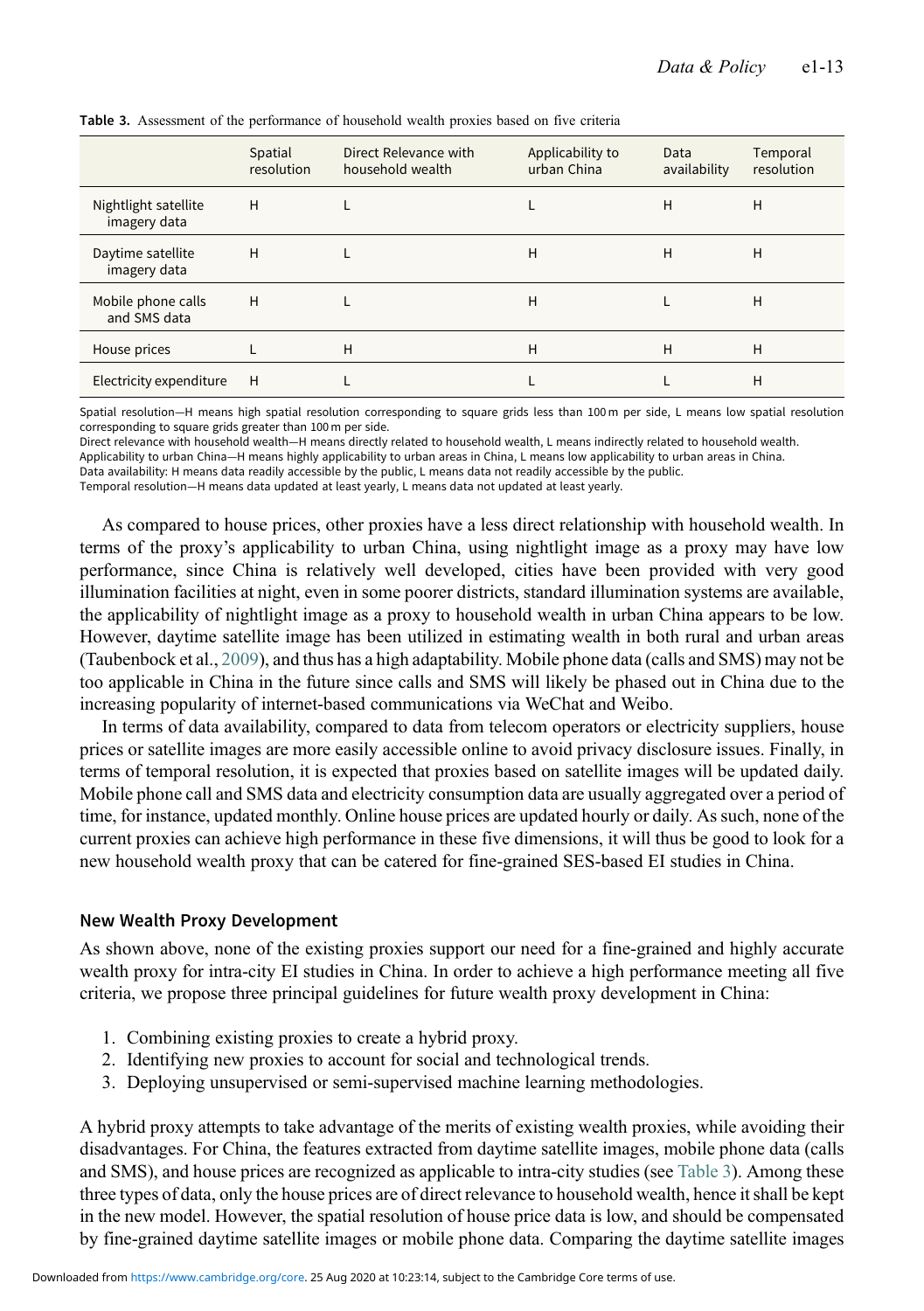and mobile phone data, the former has higher data availability. Hence, a combination of daytime satellite images and house prices is suggested.

More specifically, if only the daytime satellite images are utilized, it might be hard to differentiate the average household wealth between two communities with similar building structures but different locations, for instance, one in the city center and another in the suburbs. However, with the hybrid proxy, such issue can be fixed by incorporating the local house prices. Moreover, the accuracy of using the house prices to estimate the household wealth could be improved by the satellite data. Apart from improving the spatial and temporal resolution, the estimation accuracy can also be improved by observing the housing structures captured by the satellite images.

For the wellbeing of our societies, high spatial resolution gridded data sources are urgently needed, since they play crucial roles in the examination of statistical relationships/correlations for robust socioeconomic analysis and technological developments. However, such data sources are unavailable in countries such as China, which creates unnecessary barriers to conduct evidence-based socioeconomic research and sound decision-makings in environmental policy evaluations. Previous research has indicated that mobile phone calls and SMS data can predict the wealth of the older population, but are less powerful in predicting that of the younger population (Luo et al., [2017](#page-18-21)). This might be related to the emerging online communication platforms such as Weibo and WeChat, which have witnessed an increasing popularity among the younger generations. According to a report (Lee, [2019](#page-18-25)), the number of daily active WeChat users in China had reached over one million in 2018, which was equivalent to around 72% of the total Chinese population (World Bank, [2019\)](#page-19-27). Hence, mobile phone data could be a valuable economic activity proxy if the access of online social media network data is permissible/available. Besides, geo-coded data and satellite imagery provided by Google or Gaode map in China can also serve as useful inputs for household wealth proxy constructions. Moreover, various wealth proxy data can be collected via opportunistic sensing or passive crowdsourcing. In some pilot studies, personal mobility data extracted from Uniform Resource Locator (URL) requests (Zhao et al., [2019\)](#page-20-1) and geo-coded text data extracted from online forum platforms (Saeidi et al., [2017\)](#page-19-28) are found to be correlated with the economic conditions/characteristics at the individual and the neighbourhood level; this could be left as a future research area in our studies of wealth proxy development in China.

Given the lack of relevant ground truths for relevant wealth proxies in high spatial resolution in China (see Methodology), it would be important to develop a more representative household wealth proxy based on unsupervised or semi-supervised machine learning methods from big data.

For instance, an integrated wealth proxy that reflects a household's spending across all aspects of life can be developed based on proxies that represent expenditures on accommodation, transportation, daily necessities, clothing, accessories, education, and so forth. Zhu et al. [\(2018\)](#page-20-2) conduct a related study and extract individual home locations, mobility histories via smart card records, local housing prices of the areas travelled by individuals via real estate websites, consumer price data via business review websites, and levels of individual consumption, to develop a composite wealth index based on statistical clustering and feature selection methods such as principal component analysis. The study does not use survey data as the primary input, and is yet to comprehensively account for different types of expenditures of individuals. Furthermore, it has yet made good use of the advanced unsupervised or the semisupervised machine learning techniques, which may be more relevant for multimodal data input and more powerful for discovering any nonlinear relationship between wealth and wealth proxies.

To address these research gaps, a proxy model that follows the three principal guidelines might provide important insights into how the household wealth differs among Chinese citizens residing across different parts of a city, which may subsequently benefit intra-city EI studies.

## Implications on Data Policies for China

Our study points to the need for new data policies, as well as high quality data with high availability that meet the principles of privacy protection and ethics in China, for developing high resolution proxy for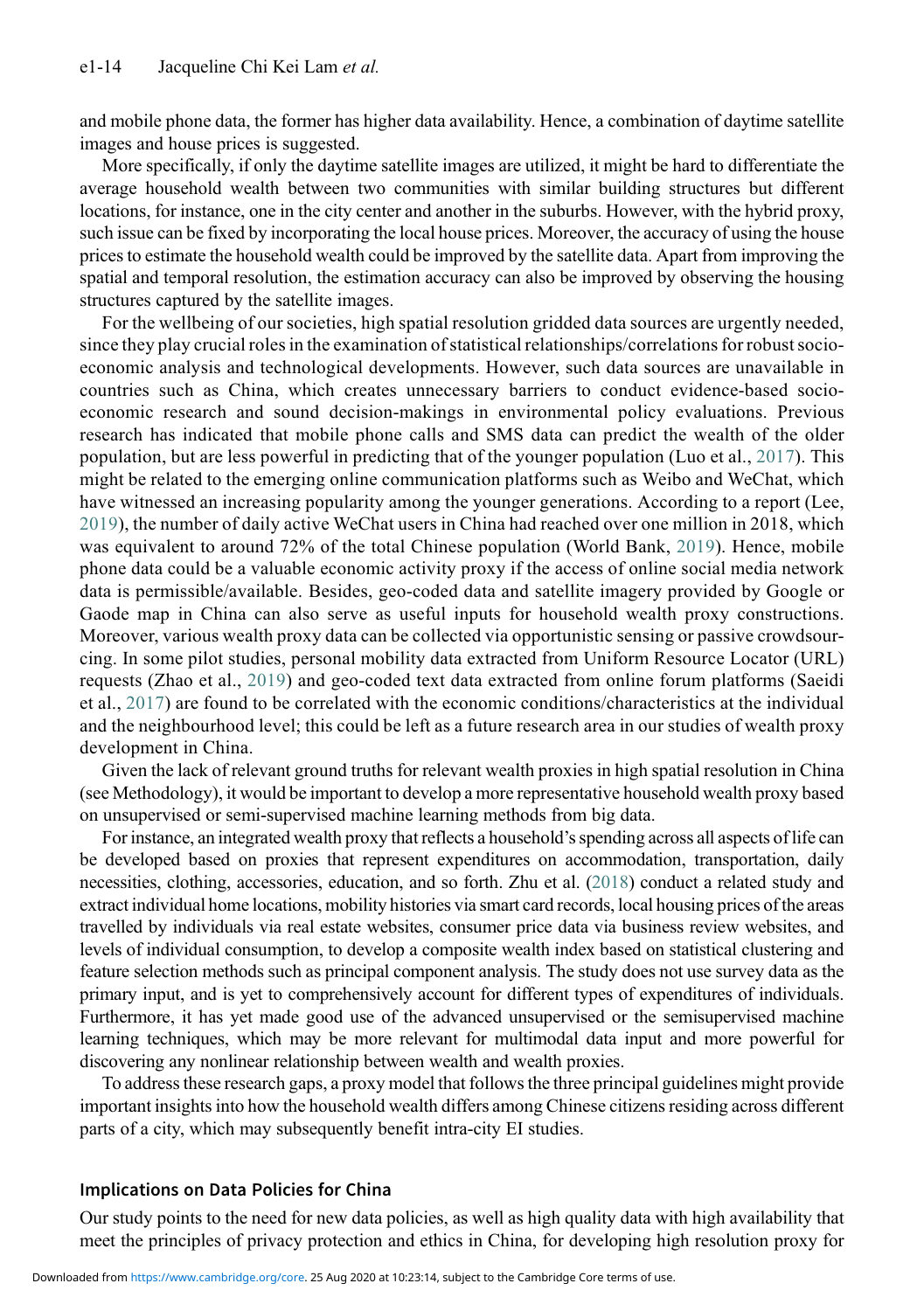fine-grained EI analysis and for facilitating relevant policy decision-makings in China. Our policy recommendations and the potential implications include the followings:

#### Data quality and availability

Given that survey data serve the basis for household wealth analysis, poor survey data quality will inevitably carry negative consequences and misleading statistics (Zhang, [2018](#page-19-29)). It is therefore extremely important to ensure the quality of survey data for reliable causal inference analysis and sound decisionmakings. In order to improve the availability and quality of household wealth survey data in China, data policies should champion openness, representativeness, security and accountability (Gil-Garcia et al., [2009](#page-17-29)), and reduce bias and errors (Lutes, [2015](#page-18-26)).

Although it is stated by laws that any governing statistics in China with census data obtained at or above the county level should be made publicly available in a timely manner (National Bureau of Statistics of China, [2012\)](#page-18-27) it is still unclear how the regulations should be implemented; for instance, when and what type of information should be disclosed, at the fine-grained resolution (National Bureau of Statistics of China, [2002](#page-18-28)). At the moment, though existing household wealth datasets in China collected via the census method have the highest accuracy and can represent a sizeable population across a broad geographical scale, there is by no publicly available means for researchers to access these census data at the fine-grained resolution. In addition to the government-led census initiatives in China, a number of household wealth surveys have also been conducted by nonofficial institutions, yet the sampling methods in these surveys vary significantly which induces inconsistency and biases in the data (see [Table 1](#page-7-0)).

Establishing online statistical data platforms to provide socio-economic information at the fine-grained resolution can provide the needed data for evidence-based socio-economic analysis and decision-making in China. Such open data can be customized and downloadable for future research studies. To improve data quality, nonofficial statistics can be an important complement to the official census data; nevertheless, it is important to set statistical standards/guidelines on data sampling and collection. An official guideline detailing the sampling methodology can enhance the representativeness of the sampled data and reduce the potential biases and improve accuracy in evidence-based decision-making. Moreover, public consultation and stakeholder engagement exercises should play a role in shaping the design and content of the data collected, which has been a practice adopted by the government in the United Kindom to ensure that the data collected is usable to the public (Cabinet Office, [2018\)](#page-16-15). In the future, China's online statistical data platforms may also host specific stakeholder meetings to ensure that the data released can meet the demands of their users.

## Data privacy and security incorporating moral and ethical principles

The release and use of open data for wealth proxy in developing economies may raise concerns about data privacy and ethics. In the conflict-prone regions, exposing the individuals' identities may produce grave consequences on individuals. Given the need and research significance of open household wealth data in China, data policies should promote the development of moral- and ethics-driven data system for sound evidence-based decision-makings in China.

As compared to personal privacy protection, the policy of governing moral and ethical access of data by the general public remains relatively under-developed in China. Most western countries have established privacy protection units to protect their citizens' private information (Zhang, [2018](#page-19-29)). China has also set up a new department, the Public Security Bureau, subsumed under the Ministry of Industry and Information Technology, to protect its citizens' privacy. However, privacy protection has yet become a dominant function of the department.

Establishing a specific government agency to regulate data privacy and security can facilitate implementation of relevant laws, and protect the citizens' privacy (Zhang, [2018\)](#page-19-29). In addition, a national guideline outlining the moral and ethical principles for safeguarding personal data privacy and security can be developed by the government. The guideline may cover the following ethical and moral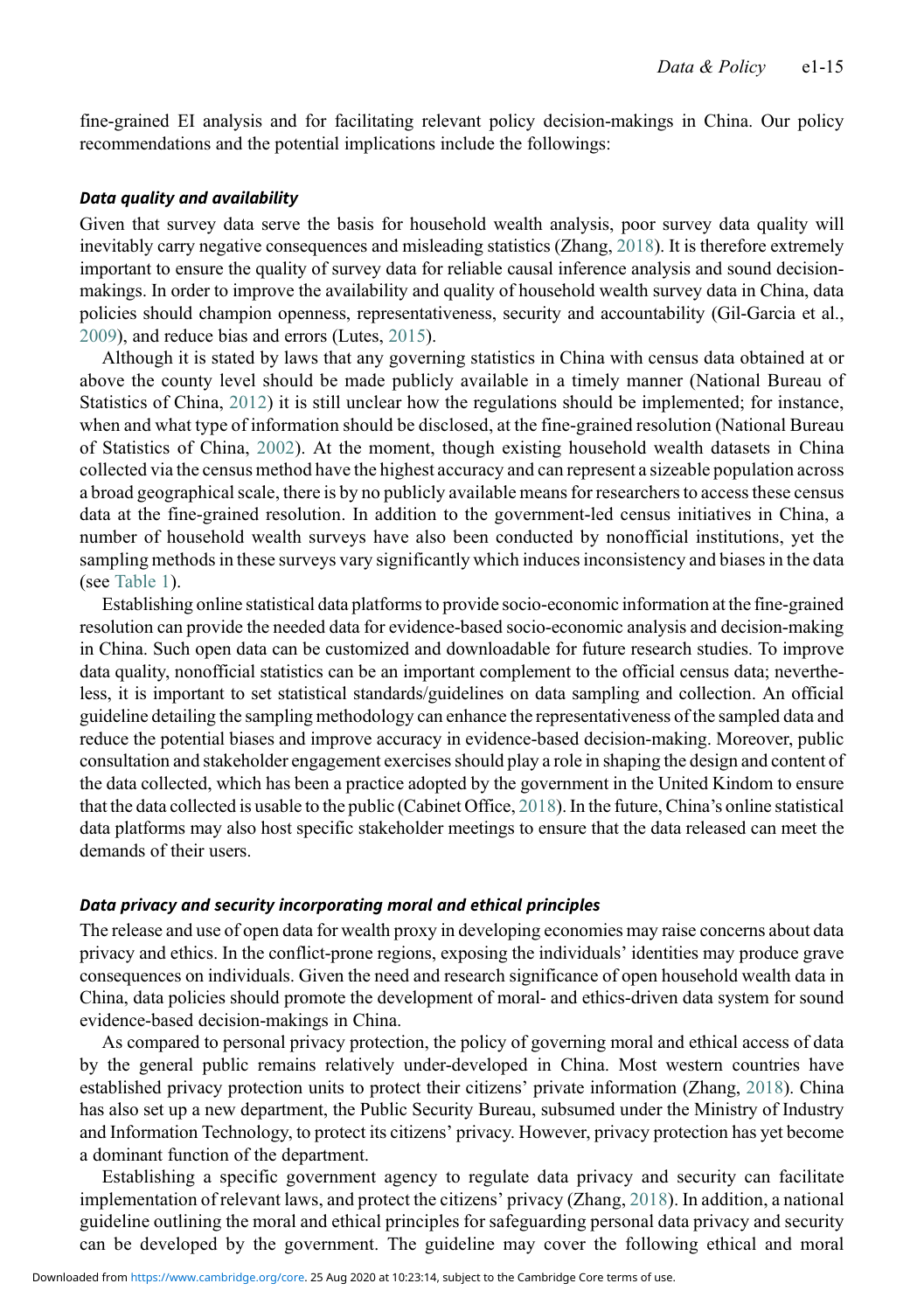principles: the principle of respect; the principle of informed consent; the principle of equilibrium; and the principle of social rectification (Yu, [2004\)](#page-19-30). Ensuring the moral and the legal use of data can pave the way for social stability and harmony (Lü, [2005](#page-18-29)). Furthermore, the government, academia and industry can work together to facilitate the development and implementation of data security and privacy protection technologies across the public and the private sectors, to enable privacy-heightened evidence-based decision-makings. To protect survey data security, access control mechanisms that segregate the data depending on the level of data sensitivity can be introduced among institutions of data science (Conrad et al., [2012](#page-16-16)). A decentralized data sharing system can be established to enable sensitive data exchange between government agencies and individuals/companies, based on blockchain distributed ledgers and smart contract technologies (Engin, [2018](#page-17-30); Zyskind and Nathan, [2015\)](#page-20-3). For wealth data proxy development that involves individual data such as mobile phone records and electricity expenditure, data privacy can be enhanced via data minimization, anonymization, and encryption (Li et al., [2019\)](#page-18-30). Such measures can be applied throughout the lifecycle of wealth data proxies, including data collection, transmission, storage and analysis. When processing confidential data and releasing results of personal information associated with personal health, financial or daily activities (e.g., shopping history and smart card records), a number of privacy and security techniques can be adopted to improve computational security and to regulate information disclosure (Crowcroft and Gascón, [2018\)](#page-16-17). Measures can be undertaken to protect personal privacy and security, via differential privacy, homomorphic encryption, secured multi-party computation, enclave and edge cloud (for instance, the databox technology developed by Prof. Jon Crowcroft and his team of the University of Cambridge) (The Royal Society, [2019](#page-19-31)).

# Conclusion

Our study has demonstrated that household wealth may serve a more relevant predictor of differential exposure and related EI at the intra-city level than income in China. With the growing availability of finegrained environmental data, more fine-grained household wealth-related EI studies are urgently needed. We put forward the following conclusions and recommendations to improve household wealth socioeconomic EI study in fine-grained resolution in China:

- 1. Fine-grained household wealth-related EI studies that carry both research and policy significance, and provide better understandings of intra-city household wealth distribution are needed. Spatial resolution can greatly influence the statistical results of EI studies, and policy interventions based on intra-city analysis may reduce city-level EI in China. However, only few significant studies have been conducted at the intra-city level, thus restricting our understanding of the intra-city level air pollution induced EI.
- 2. The small sample size extracted from household economic surveys lack representativeness for any fine-grained socio-economic studies in China. Moreover, existing freely accessible household wealth databases do not provide the locations of Chinese households, due to the privacy protection laws in China. Therefore, current household wealth databases could hardly support fine-grained socio-economic studies in China. There is a need to develop a new representative household wealth proxy for fine-grained socio-economic and EI study in China.
- 3. The fine-grained wealth proxies developed from the nightlight imagery, the daytime satellite imagery, the mobile phone calls and the SMS data, the house prices and the electricity expenditure, can hardly meet our five proposed criteria, namely, spatial resolution, temporal resolution, direct relevance with household wealth, applicability to urban China, and data availability.
- 4. A new household wealth proxy is recommended to facilitate the fine-grained intra-city EI study in China. A hybrid household wealth proxy incorporating the daytime satellite images, the house prices, and the mobile phone data retrievable via internet-based communication tools may support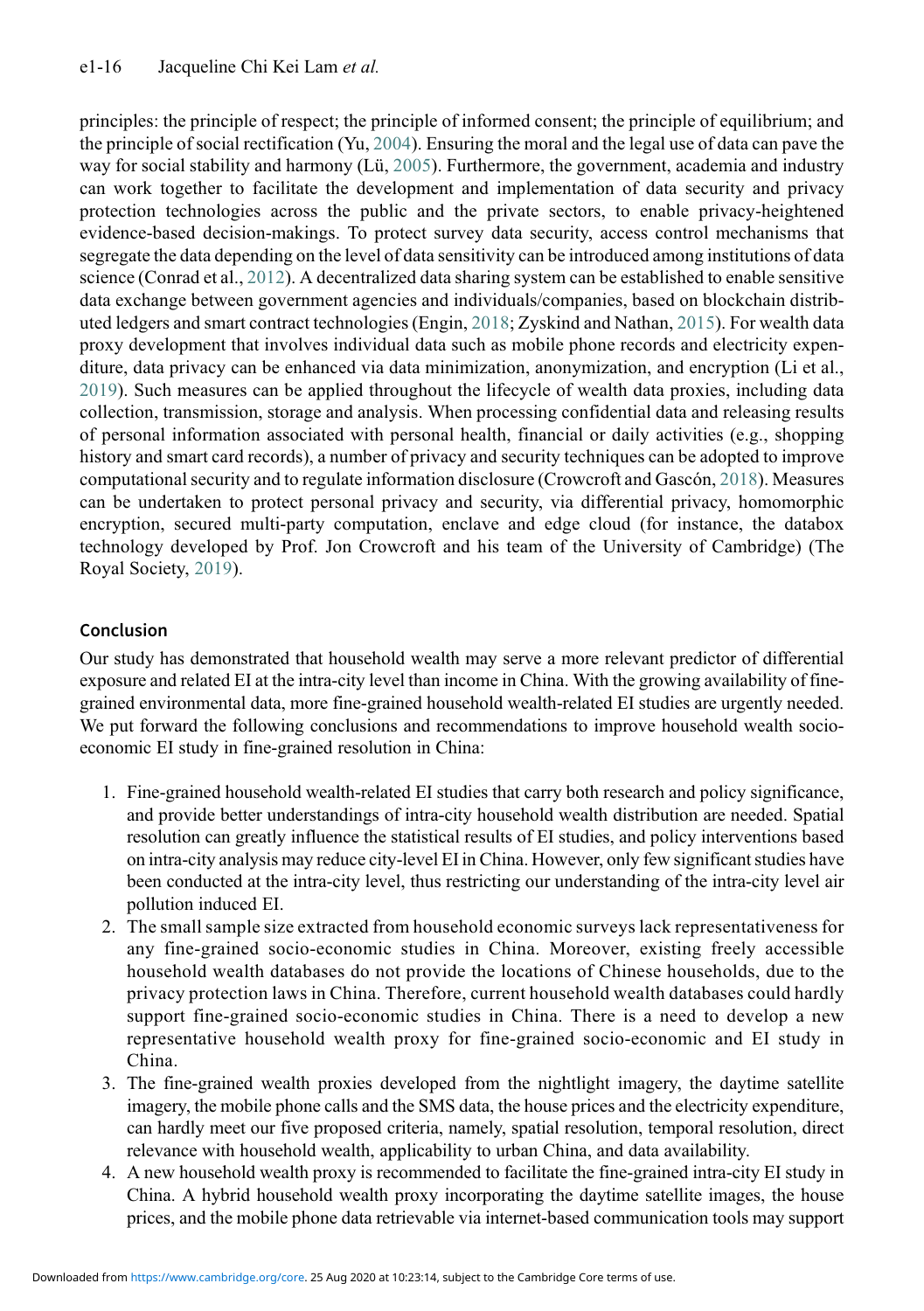<span id="page-16-13"></span><span id="page-16-12"></span>fine-grained socio-economic-related EI study, assist the formulation of proper urban policies to close the EI gap, and to improve the quality of life of citizens in China.

5. Legal, policy and technology measures for improving data quality and availability, and for improving morals and ethics, for securing privacy and security of data collection and access, are fundamentally important to ensure that in future, good quality SES data in fine-grained resolution, such as the wealth proxy data, can be fully developed and openly shared in an ethical and moral manner to facilitate sound evidence- and location-based decision-makings in China.

Acknowledgments. We gratefully acknowledge the insights shared by Stephanie Sun, on using the house prices as a proxy for household wealth in China, the research assistance of Shanshan Wang, and the editorial assistance of Clinton Ohlers on the Section, "Implications on Data Policies for China".

Funding Statement. This research is supported in part by the Theme-based Research Scheme, Research Grants Council, under Grant No. T41-709/17-N. The funder had no role in study design, data collection and analysis, decision to publish, or preparation of the manuscript.

Competing Interests. The authors declare no competing interests exists.

Data Availability Statement. Data sharing is not applicable to this article as no datasets were generated or analysed during this study.

Author contributions. Conceptualization, V.O.K.L., J.C.K.L; Methodology, J.C.K.L.; Formal Analysis, J.C.K.L. and R.B.; Data Curation, R.B.; Writing—Original Draft, J.C.K.L., Y.H., R.B., J.L., Writing—Review and Editing, J.C.K.L., Y.H., J.L., and K.J.M.; Supervision, J.C.K.L. and V.O.K.L.; Funding Acquisition, J.C.K.L. and V.O.K.L.

## References

<span id="page-16-6"></span><span id="page-16-3"></span>Adler NE and Newman K (2002) Socioeconomic disparities in health: pathways and policies. Health Affairs 21(2), 60–76.

- Aittomäki A, Martikainen P, Laaksonen M, Lahelma E and Rahkonen O (2010) The associations of household wealth and income with self-rated health–A study on economic advantage in middle-aged Finnish men and women. Social Science & Medicine 71(5), 1018–1026.
- <span id="page-16-9"></span>Baden BM, Noonan DS and Turaga RMR (2007) Scales of justice: is there a geographic bias in environmental equity analysis? Journal of Environmental Planning and Management 50(2), 163–185.
- <span id="page-16-4"></span>Benzeval M and Judge K (2001) Income and health: the time dimension. Social Science & Medicine 52(9), 1371–1390.
- Blumenstock J, Cadamuro G and On R (2015) Predicting poverty and wealth from mobile phone metadata. Science 350(6264), 1073–1076.
- <span id="page-16-7"></span><span id="page-16-5"></span>Bowen WM (2001) Environmental Justice Through Research-Based Decision-Making. New York: Routledge.
- Budria S, Diaz-Giménez J, Quadrini V and Rios-Rull J-V (2002) Updated facts on the U.S. distributions of earnings, income and wealth. Federal Reserve Bank of Minneapolis Quarterly Review 26, 2–35.
- <span id="page-16-15"></span>Cabinet Office (2018) Help Shape Our Future: The 2021 Census of Population and Housing in England and Wales. Available at the UK Government [https://www.gov.uk/government/publications/the-2021-census-of-population-and-housing-in-england-and](https://www.gov.uk/government/publications/the-2021-census-of-population-and-housing-in-england-and-wales)[wales](https://www.gov.uk/government/publications/the-2021-census-of-population-and-housing-in-england-and-wales). 8 Dec 2019.
- <span id="page-16-11"></span>Candia J, González MC, Wang P, Schoenharl T, Madey G and Barabási A-L (2008) Uncovering individual and collective human dynamics from mobile phone records. Journal of Physics A: Mathematical and Theoretical 41(22), 224015.
- <span id="page-16-10"></span>Cao L, Wang C and Li J (2016) Vehicle detection from highway satellite images via transfer learning. Information Sciences 366, 177–187.
- <span id="page-16-8"></span>Carle AC, Bauman KJ and Short K (2009) Assessing the measurement and structure of material hardship in the United States. Social Indicators Research 92(1), 35.
- <span id="page-16-14"></span>Chen S-T, Kuo H-I and Chen C-C (2007) The relationship between GDP and electricity consumption in 10 Asian countries. Energy Policy 35(4), 2611–2621.
- <span id="page-16-0"></span>Chen Z, Yang H and Feng Y (2016) Shehui ziben, jiating shouru yu chengzhen jumin xingfu gan: Jiyu zhongguo da yangben weiguan shuju de shizheng yanjiu. [Social capital, household income and urban residents' happiness: an empirical study based on the micro-data of a large sample in China]. Kexue Juece 12, 24–44.
- <span id="page-16-1"></span>Cheng C (2013) Zhongguo pinfu chayi toushi. [A perspective on the differences between rich and poor in China]. *Jiage yu Shichang* 9, 41–43.
- <span id="page-16-2"></span>Cheng D (2015) Jingji fazhan yu huanjing wuran xianghu guanxi de kongjian tongji fenxi. (Master's Thesis). Hunan University, China.
- <span id="page-16-16"></span>Conrad E, Misenar S and Feldman J, & Riggins, K (2012) CISSP Study Guide (2nd ed.). Waltham, MA: Syngress.
- <span id="page-16-17"></span>Crowcroft J and Gascón A (2018) Analytics without tears or is there a way for data to be anonymized and yet still useful? IEEE Internet Computing 22(3), 58–64.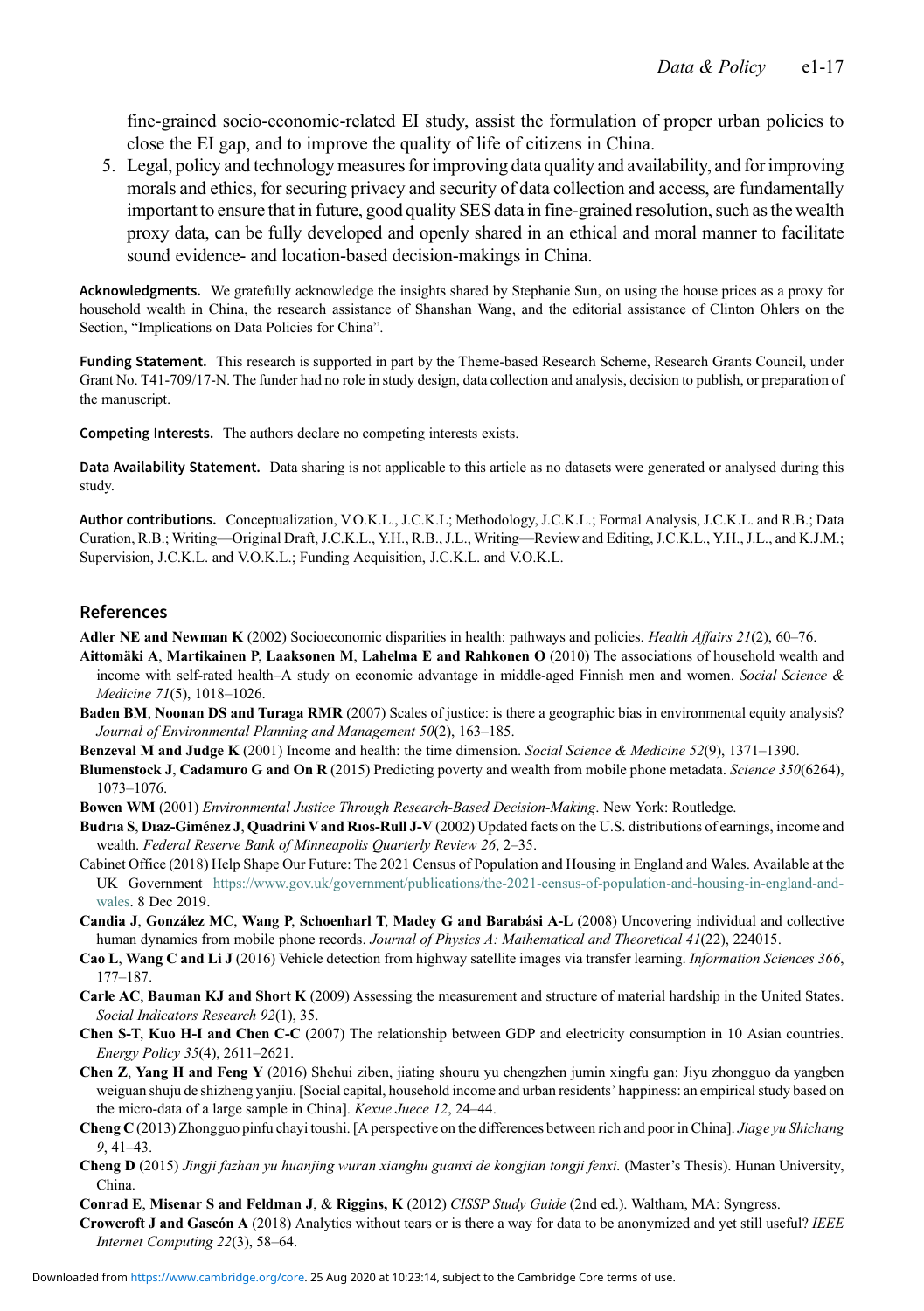- <span id="page-17-26"></span><span id="page-17-25"></span><span id="page-17-24"></span><span id="page-17-23"></span><span id="page-17-22"></span><span id="page-17-17"></span>Cutter SL, Holm D and Clark L (1996) The role of geographic scale in monitoring environmental justice. Risk Analysis 16(4), 517–526.
- <span id="page-17-20"></span>Dargay J, Gately D and Sommer M (2007) Vehicle ownership and income growth, worldwide: 1960–2030. Energy Journal 28(4), 143–170.
- <span id="page-17-1"></span>Davoudi S and Brooks E (2012) *Environmental Justice and the City: Full Report.* Available at Global Urban Research Unit, Newcastle University: [http://www.ncl.ac.uk/media/wwwnclacuk/globalurbanresearchunit/files/electronicworkingpapers/](http://www.ncl.ac.uk/media/wwwnclacuk/globalurbanresearchunit/files/electronicworkingpapers/environmental-justice-full-report.pdf) [environmental-justice-full-report.pdf](http://www.ncl.ac.uk/media/wwwnclacuk/globalurbanresearchunit/files/electronicworkingpapers/environmental-justice-full-report.pdf). 24 Dec 2019.
- Deville P, Song C, Eagle N, Blondel VD, Barabási A-L and Wang D (2016) Scaling identity connects human mobility and social interactions. Proceedings of the National Academy of Sciences 113(26), 7047–7052.
- Ekbom A and Bojö J (1999) Poverty and the Environment: Evidence of Links and Integration Into Country Assistance Strategy Process (Discussion paper no. 4). Available at Environment Group, Africa Region, The World Bank: [https://web.worldbank.org/](https://web.worldbank.org/archive/website00672/WEB/PDF/POVERT-3.PDF) [archive/website00672/WEB/PDF/POVERT-3.PDF.](https://web.worldbank.org/archive/website00672/WEB/PDF/POVERT-3.PDF) 24 Dec 2019.
- <span id="page-17-19"></span>Elvidge CD, Sutton PC, Ghosh T, Tuttle BT, Baugh KE, Bhaduri B and Bright E (2009) A global poverty map derived from satellite data. Computers & Geosciences 35(8), 1652-1660.
- <span id="page-17-30"></span><span id="page-17-11"></span>Engin Z (2018) Digital Ethics: Data, Algorithms, Interactions. Available at <https://doi.org/10.5281/zenodo.1689674>. 24 Dec 2019.
- Evans GW and Kantrowitz E (2002) Socioeconomic status and health: the potential role of environmental risk exposure. Annual Review of Public Health 23(1), 303–331.
- <span id="page-17-7"></span>Fernández IC and Wu J (2016) Assessing environmental inequalities in the city of Santiago (Chile) with a hierarchical multiscale approach. Applied Geography 74, 160–169.
- <span id="page-17-12"></span>Filmer D and Pritchett LH (2001) Estimating wealth effects without expenditure data—or tears: an application to educational enrollments in states of India. Demography 38(1), 115–132.
- <span id="page-17-21"></span><span id="page-17-18"></span>Fisher S (2015) The emerging geographies of climate justice. The Geographical Journal 181(1), 73–82.
- Frias-Martinez V and Virseda J (2012) On the Relationship Between Socio-Economic Factors and Cell Phone Usage. Paper presented at the Proceedings of the Fifth International Conference on Information and Communication Technologies and Development, Atlanta, Georgia, USA.
- <span id="page-17-3"></span>Fritzell J, Nermo M and Lundberg O (2004) The impact of income: assessing the relationship between income and health in Sweden. Scandinavian Journal of Public Health 32(1), 6–16.
- <span id="page-17-0"></span>Gao J and Li L (2013) Qihou bianhua dui renqun jiankang yingxiang de yanjiu jinzhan. [Research progress on the effects of climate change on the public health]. Shanghai Yixue 4, 39–48.
- <span id="page-17-29"></span>Gebru T, Krause J, Wang Y, Chen D, Deng J and Li F-F (2017) Fine-Grained Car Detection for Visual Census Estimation. Paper presented at the Thirty-First AAAI Conference on Artificial Intelligence, San Francisco, California, USA.
- <span id="page-17-14"></span>Gil-Garcia JR, Chun S and Janssen M (2009) Government information sharing and integration: combining the social and the technical. Information Polity 14(1, 2), 1–10.
- <span id="page-17-8"></span>Giles J and Yoo K (2007) Precautionary behavior, migrant networks, and household consumption decisions: an empirical analysis using household panel data from rural China. The Review of Economics and Statistics, 89(3), 534–551.
- Graesser J, Cheriyadat A, Vatsavai RR, Chandola V, Long J and Bright E (2012) Image based characterization of formal and informal neighborhoods in an urban landscape. IEEE Journal of Selected Topics in Applied Earth Observations and Remote Sensing 5(4), 1164-1176.
- <span id="page-17-5"></span><span id="page-17-2"></span>Hajat A, Hsia C and O'Neill MS (2015) Socioeconomic disparities and air pollution exposure: a global review. Current Environmental Health Reports 2(4), 440–450.
- <span id="page-17-13"></span>Hallegatte S and Rozenberg J (2017) Climate change through a poverty lens. Nature Climate Change 7(4), 250–256.
- <span id="page-17-9"></span>Headey B and Wooden M (2004) The effects of wealth and income on subjective well-being and ill-being. Economic Record 80, S24–S33.
- <span id="page-17-15"></span>Henderson JV, Storeygard A and Weil DN (2012) Measuring economic growth from outer space. American Economic Review 102(2), 994–1028.
- <span id="page-17-6"></span>Huang Y-L and Batterman S (2000) Residence location as a measure of environmental exposure: a review of air pollution epidemiology studies. Journal of Exposure Science and Environmental Epidemiology 10(1), 66.
- <span id="page-17-10"></span>Huby M, Cinderby S, White P and de Bruin A (2009) Measuring inequality in rural England: the effects of changing spatial resolution. Environment and Planning A 41(12), 3023–3037.
- <span id="page-17-16"></span>Jean N, Burke M, Xie M, Davis WM, Lobell DB and Ermon S (2016) Combining satellite imagery and machine learning to predict poverty. Science 353(6301), 790–794.
- <span id="page-17-4"></span>Jelinski DE and Wu J (1996) The modifiable areal unit problem and implications for landscape ecology. Landscape Ecology 11(3), 129–140.
- Jerrett M, Arain A, Kanaroglou P, Beckerman B, Potoglou D, Sahsuvaroglu T, Morrison J and Giovis C (2005) A review and evaluation of intraurban air pollution exposure models. Journal of Exposure Science and Environmental Epidemiology 15(2), 185.
- <span id="page-17-28"></span><span id="page-17-27"></span>**Jin X and Davis CH** (2005) Automated building extraction from high-resolution satellite imagery in urban areas using structural, contextual, and spectral information. EURASIP Journal on Advances in Signal Processing 2005(14), 745309.
- Karantzalos K and Argialas D (2004) Towards automatic olive tree extraction from satellite imagery. In O Altan (Ed.), Proceedings of International Archives of the Photogrammetry, Remote Sensing & Spatial Information Sciences: XXth ISPRS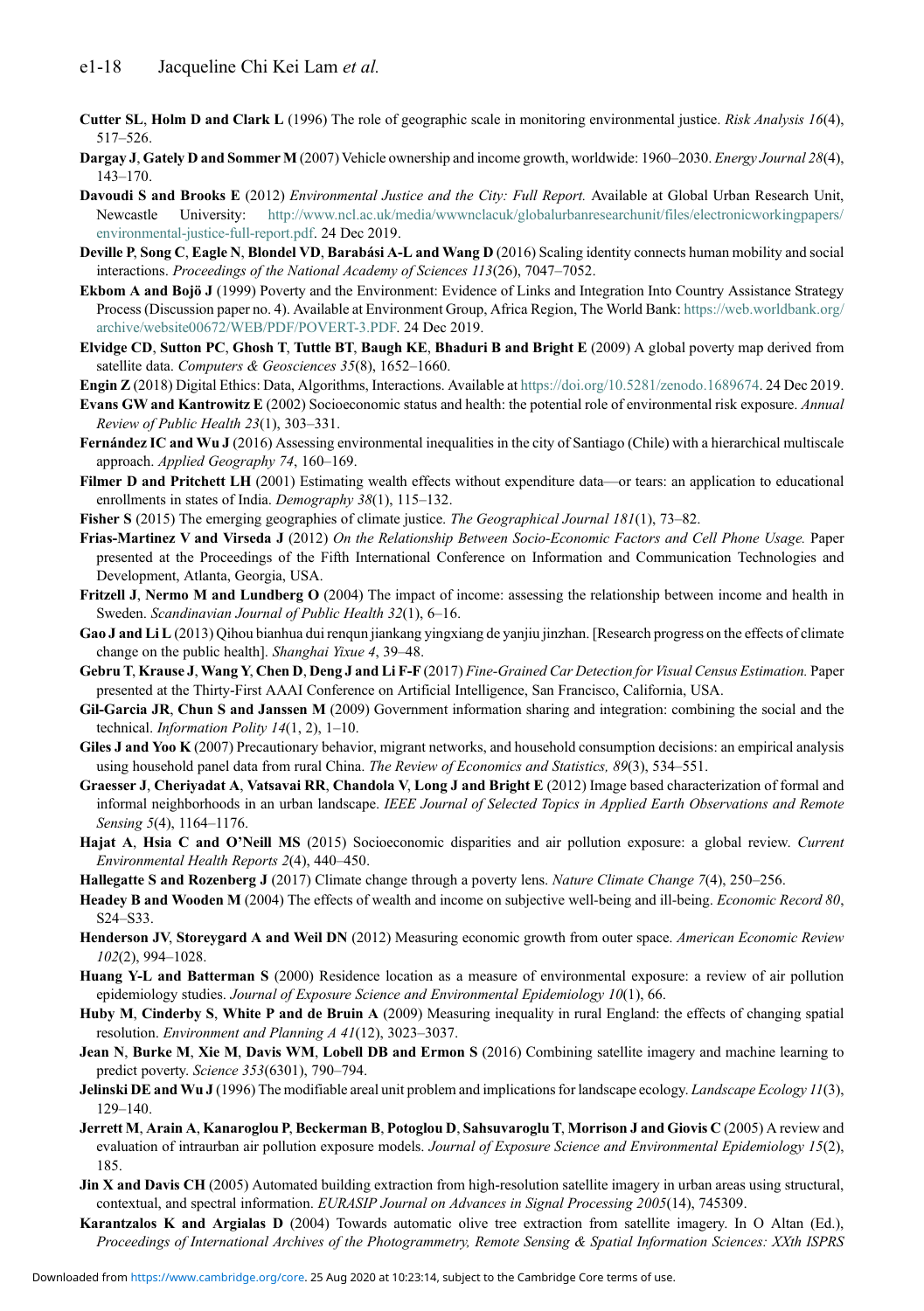<span id="page-18-24"></span><span id="page-18-23"></span><span id="page-18-22"></span>Congress, Commission III (pp. 1173-1177). Istanbul, Turkey. This publication can be found here: [https://www.isprs.org/](https://www.isprs.org/proceedings/XXXV/congress/comm3/comm3.aspx) [proceedings/XXXV/congress/comm3/comm3.aspx.](https://www.isprs.org/proceedings/XXXV/congress/comm3/comm3.aspx)

- <span id="page-18-1"></span>Kolenikov S and Angeles G (2009) Socioeconomic status measurement with discrete proxy variables: is principal component analysis a reliable answer? Review of Income and Wealth 55(1), 128–165.
- <span id="page-18-6"></span>Krieger N, Chen JT, Waterman PD, Soobader M-J, Subramanian S and Carson R (2002) Geocoding and monitoring of US socioeconomic inequalities in mortality and cancer incidence: does the choice of area-based measure and geographic level matter? the Public Health Disparities Geocoding Project. American Journal of Epidemiology 156(5), 471–482.
- <span id="page-18-14"></span>Krieger N, Williams DR and Moss NE (1997) Measuring social class in US public health research: concepts, methodologies, and guidelines. Annual Review of Public Health 18(1), 341–378.
- <span id="page-18-25"></span>Lee C (2019) Daily Active Users for WeChat Exceeds 1 Billion. Available at ZDNet website: [https://www.zdnet.com/article/daily](https://www.zdnet.com/article/daily-active-user-of-messaging-app-wechat-exceeds-1-billion/)[active-user-of-messaging-app-wechat-exceeds-1-billion/](https://www.zdnet.com/article/daily-active-user-of-messaging-app-wechat-exceeds-1-billion/). 7 Dec 2019.
- <span id="page-18-30"></span>Li H, Yu L and He W (2019) The impact of GDPR on global technology development. Journal of Global Information Technology Management 22(1), 1–6.
- Li R, Xiong H and Zhao H (2015) More Than Address: Pre-Identify Your Income with the Open Data. Paper presented at the 2015 International Conference on Cloud Computing and Big Data (CCBD), Shanghai, China.
- <span id="page-18-2"></span>Li VOK, Han Y, Lam JCK, Zhu Yand Bacon-Shone J (2018) Air pollution and environmental injustice: Are the socially deprived exposed to more PM2.5 pollution in Hong Kong? *Environmental Science & Policy 80*, 53–61.
- <span id="page-18-19"></span>Li VOK, Lam JCK, Chen Yand Gu J (2017) Deep Learning Model to Estimate Air Pollution Using M-Bp to Fill in Missing Proxy Urban Data. Paper presented at the 2017 IEEE Global Communications Conference, Singapore.
- <span id="page-18-18"></span>Longhurst J, Irwin J, Chatterton T, Hayes ET, Leksmono N and Symons J (2009) The development of effects-based air quality management regimes. Atmospheric Environment 43(1), 64–78.
- <span id="page-18-29"></span><span id="page-18-16"></span>Lü Y-H (2005) Privacy and data privacy issues in contemporary China. Ethics and Information Technology 7(1), 7-15.
- Lucas K, Walker G, Eames M, Fay H and Poustie M (2004) Environment and Social Justice: Rapid Research and Evidence Review. Available at Sustainable Development Research Network: [http://www.psi.org.uk/sdrn/SDRN%20environment%20and](http://www.psi.org.uk/sdrn/SDRN%20environment%20and%20social%20justice%20report%20-%20revised.pdf) [%20social%20justice%20report%20-%20revised.pdf.](http://www.psi.org.uk/sdrn/SDRN%20environment%20and%20social%20justice%20report%20-%20revised.pdf) 24 Dec 2019.
- <span id="page-18-21"></span>Luo S, Morone F, Sarraute C, Travizano M and Makse HA (2017) Inferring personal economic status from social network location. Nature Communications 8, 15227.
- <span id="page-18-26"></span>Lutes T (2015) Data-Driven Government: Challenges and a Path Forward. Available at [https://www.ibm.com/downloads/cas/](https://www.ibm.com/downloads/cas/BJE8Z48J?mhq=data%20driven%20government&mhsrc=ibmsearch_a) [BJE8Z48J?mhq=data%20driven%20government&mhsrc=ibmsearch\\_a](https://www.ibm.com/downloads/cas/BJE8Z48J?mhq=data%20driven%20government&mhsrc=ibmsearch_a). 24 Dec 2019.
- <span id="page-18-20"></span>MacKenzie CA, Baird TD and Hartter J (2014) Use of single large or several small policies as strategies to manage people–park interactions. Conservation Biology 28(6), 1645–1656.
- <span id="page-18-4"></span>Marlier E. and Atkinson AB (2010) Indicators of poverty and social exclusion in a global context. Journal of Policy Analysis and Management 29(2), 285–304.
- <span id="page-18-9"></span>Mason R (2015) Patterns and Consequences of Economic Engagement Across Sub-Sahara Africa: A Comparative Analysis of Chinese, British and Turkish Policies (LSE Working Paper CIS/2015/01). Available at Centre for International Studies, London School of Economics: [http://www.lse.ac.uk/international-relations/assets/documents/cis/working-papers/cis-working-paper-](http://www.lse.ac.uk/international-relations/assets/documents/cis/working-papers/cis-working-paper-2015-01-mason.pdf)[2015-01-mason.pdf.](http://www.lse.ac.uk/international-relations/assets/documents/cis/working-papers/cis-working-paper-2015-01-mason.pdf) 24 Dec 2019.
- <span id="page-18-15"></span>McKenzie DJ (2005) Measuring inequality with asset indicators. Journal of Population Economics 18(2), 229–260.
- <span id="page-18-8"></span>Mellander C, Lobo J, Stolarick K and Matheson Z (2015) Night-time light data: a good proxy measure for economic activity? PloS One 10(10), e0139779.
- <span id="page-18-13"></span>Mendes De Leon CF, Rapp SS and Kasl SV (1994) Financial strain and symptoms of depression in a community sample of elderly men and women: a longitudinal study. Journal of Aging and Health 6(4), 448–468.
- <span id="page-18-17"></span>Mennis J (2002) Using geographic information systems to create and analyze statistical surfaces of population and risk for environmental justice analysis. Social Science Quarterly 83(1), 281–297.
- <span id="page-18-10"></span>Miao Q, Chen D, Buzzelli M and Aronson KJ (2015) Environmental equity research: review with focus on outdoor air pollution research methods and analytic tools. Archives of Environmental & Occupational Health 70(1), 47–55.
- <span id="page-18-12"></span><span id="page-18-11"></span>Mohai P, Pellow D and Roberts JT (2009) Environmental justice. Annual Review of Environment and Resources 34, 405-430.
- Morello-Frosch R, Pastor M and Sadd J (2001) Environmental justice and Southern California's "riskscape" the distribution of air toxics exposures and health risks among diverse communities. Urban Affairs Review 36(4), 551–578.
- <span id="page-18-28"></span>National Bureau of Statistics of China (2002) Detailed Rules for Implementation of Statistics Law of People's Republic of China. Available at [http://www.stats.gov.cn/english/LF/SR/200204/t20020402\\_27179.html.](http://www.stats.gov.cn/english/LF/SR/200204/t20020402_27179.html) 10 Dec 2019.
- <span id="page-18-27"></span>National Bureau of Statistics of China (2012) Statistics Law of the People's Republic of China. Available at [http://www.stats.gov.cn/](http://www.stats.gov.cn/english/LF/SL/201209/t20120921_27177.html) [english/LF/SL/201209/t20120921\\_27177.html.](http://www.stats.gov.cn/english/LF/SL/201209/t20120921_27177.html) 10 Dec 2019.
- <span id="page-18-0"></span>OECD (2016) Economic Consequences of Outdoor Air Pollution. Available at [https://www.oecd.org/environment/indicators](https://www.oecd.org/environment/indicators-modelling-outlooks/Policy-Highlights-Economic-consequences-of-outdoor-air-pollution-web.pdf)[modelling-outlooks/Policy-Highlights-Economic-consequences-of-outdoor-air-pollution-web.pdf.](https://www.oecd.org/environment/indicators-modelling-outlooks/Policy-Highlights-Economic-consequences-of-outdoor-air-pollution-web.pdf) 24 Dec 2019.
- <span id="page-18-7"></span>Olivia S, Gibson J, Rozelle S, Huang J and Deng X (2011) Mapping poverty in rural China: how much does the environment matter? Environment and Development Economics 16(2), 129–153.
- <span id="page-18-3"></span>Park J, Bangalore M, Hallegatte S and Sandhoefner E (2018) Households and heat stress: estimating the distributional consequences of climate change. Environment and Development Economics 23(3), 349–368.
- <span id="page-18-5"></span>Pastor-Satorras R, Castellano C, Van Mieghem P and Vespignani A (2015) Epidemic processes in complex networks. Reviews of Modern Physics 87(3), 925.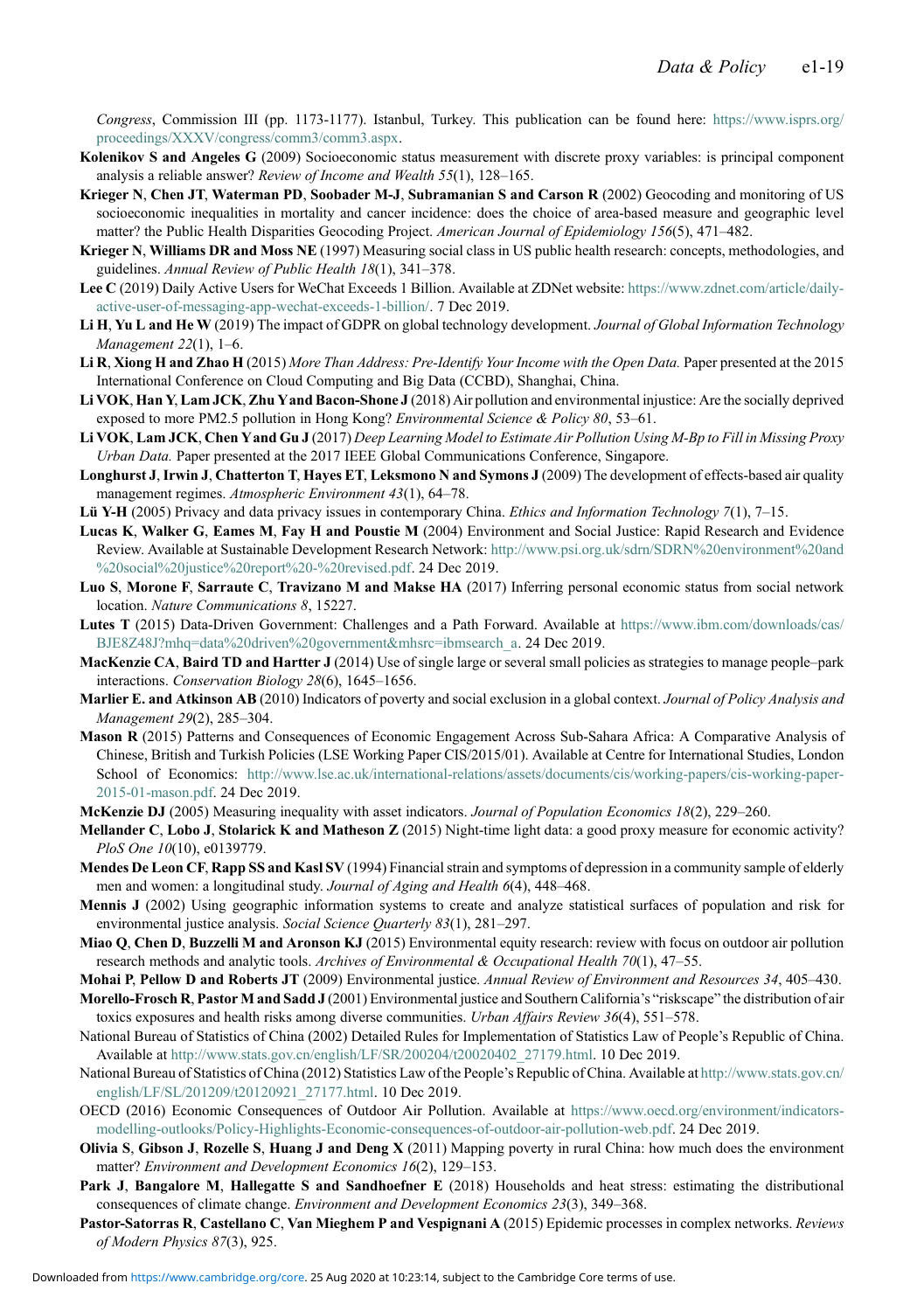- <span id="page-19-25"></span><span id="page-19-24"></span><span id="page-19-23"></span><span id="page-19-22"></span><span id="page-19-21"></span><span id="page-19-20"></span><span id="page-19-19"></span><span id="page-19-16"></span>Pratt G, Vadali M, Kvale D and Ellickson K (2015) Traffic, air pollution, minority and socio-economic status: addressing inequities in exposure and risk. International Journal of Environmental Research and Public Health 12(5), 5355-5372.
- <span id="page-19-9"></span>Pulido L (1996) A critical review of the methodology of environmental racism research. Antipode 28(2), 142–159.
- <span id="page-19-10"></span>Quadrini V and Rıos-Rull J-V (1997) Dimensions of inequality: facts on the US distribution of earnings, income and wealth. Federal Reserve Bank of Minneapolis Quarterly Review 21(2), 3–21.
- <span id="page-19-6"></span>Rahkonen O, Arber S, Lahelma E, Martikainen P and Silventoinen K (2000) Understanding income inequalities in health among men and women in Britain and Finland. International Journal of Health Services 30(1), 27–47.
- <span id="page-19-28"></span>Saeidi M, Venerandi A, Capra L and Riedel S (2017) Community Question Answering Platforms vs. Twitter for Predicting Characteristics of Urban Neighbourhoods. arXiv preprint arXiv: 04653.
- Salah AA, Lepri B, Pianesi F and Pentland AS (2011) Human Behavior Understanding for Inducing Behavioral Change: Application Perspectives. Paper presented at the International Workshop on Human Behavior Understanding, Amsterdam, The Netherlands.
- Šćepanović S, Mishkovski I, Hui P, Nurminen JK and Ylä-Jääski A (2015) Mobile phone call data as a regional socio-economic proxy indicator. PloS One 10(4), e0124160.
- <span id="page-19-15"></span>Schlosberg D (2004) Reconceiving environmental justice: global movements and political theories. *Environmental Politics 13*(3), 517–540.
- Seidel M-DL, Polzer JT and Stewart KJ (2000) Friends in high places: the effects of social networks on discrimination in salary negotiations. Administrative Science Quarterly 45(1), 1–24.
- <span id="page-19-5"></span>Sharath R, Nirupam K, Sowmya B and Srinivasa K (2016) Data Analytics to Predict the Income and Economic Hierarchy on Census Data. Paper presented at the 2016 International Conference on Computation System and Information Technology for Sustainable Solutions (CSITSS), Bengaluru, Karnataka, India.
- <span id="page-19-13"></span><span id="page-19-7"></span>Sun C (2015) Estimating household income with proxy data. Unpublished manuscript, The University of Hong Kong, Hong Kong.
- Tan PY and Samsudin R (2017) Effects of spatial scale on assessment of spatial equity of urban park provision. Landscape and Urban Planning 158, 139–154.
- <span id="page-19-3"></span>Taubenbock H, Wurm M, Setiadi N, Gebert N, Roth A, Strunz G, Birkmann, J, Dech S (2009) Integrating Remote Sensing and Social Science. Paper presented at the 2009 Joint Urban Remote Sensing Event, Shanghai, China.
- <span id="page-19-31"></span>The Royal Society (2019) Protecting Privacy in Practice: The Current Use, Development and Limits of Privacy Enhancing Technologies in Data Analysis. Available at [https://royalsociety.org/-/media/policy/projects/privacy-enhancing-technologies/](https://royalsociety.org/-/media/policy/projects/privacy-enhancing-technologies/privacy-enhancing-technologies-report.pdf) [privacy-enhancing-technologies-report.pdf.](https://royalsociety.org/-/media/policy/projects/privacy-enhancing-technologies/privacy-enhancing-technologies-report.pdf) 8 Dec 2019.
- Toole JL, Lin Y-R, Muehlegger E, Shoag D, González MC and Lazer D (2015) Tracking employment shocks using mobile phone data. Journal of The Royal Society Interface 12(107), 20150185.
- <span id="page-19-11"></span>Tucker-Seeley RD, Harley AE, Stoddard AM and Sorensen GG (2013) Financial hardship and self-rated health among lowincome housing residents. Health Education & Behavior 40(4), 442–448.
- <span id="page-19-8"></span>Venerandi A, Quattrone G, Capra L, Quercia D and Saez-Trumper D (2015) Measuring Urban Deprivation From User Generated Content. Paper presented at the Proceedings of the 18th ACM Conference on Computer Supported Cooperative Work & Social Computing, Vancouver, BC, Canada.
- <span id="page-19-14"></span>Wan C and Su S (2017) China's social deprivation: measurement, spatiotemporal pattern and urban applications. Habitat International 62, 22–42.
- <span id="page-19-2"></span>Wang X, Ling H, Huang J, Fan Z, Wang Y and Yong Y (2012) Quanqiu qihou bianhua yu hekou chengshi qihou cuiruo xing shengtai quhua yanjiu – yi Shanghai weili. [Global climate change and ecological regions planning based on the climatic fragility of estuarine cities – a case study of Shanghai]. Shanghai Chengshi Guihua 6, 1–6.
- <span id="page-19-1"></span>Wang X, Qi Y, Wang Z, Guo H and Yu T (2007) Zaocheng Beijing PM10 zhong wuran de erlei dianxing tianqi xingshi. [Two typical weather conditions causing heavy PM10 pollution in Beijing]. Qihou yu Huanjing Yanjiu 12(1), 81–86.
- <span id="page-19-18"></span>Watmough GR, Atkinson PM, Saikia A and Hutton CW (2016) Understanding the evidence base for poverty–environment relationships using remotely sensed satellite data: an example from Assam, India. World Development 78, 188–203.
- <span id="page-19-17"></span>Weidmann NB and Schutte S (2017) Using night light emissions for the prediction of local wealth. Journal of Peace Research 54 (2), 125–140.
- <span id="page-19-4"></span>Winsemius H, Jongman B, Veldkamp T, Hallegatte S, Bangalore M and Ward P (2015) Disaster Risk, Climate Change, and Poverty: Assessing the Global Exposure of Poor People to Floods and Droughts, 7480, Policy Research Working Paper. Washington, DC: World Bank Group.
- <span id="page-19-27"></span>World Bank (2019) Population, Total – China. Available at [https://data.worldbank.org/indicator/SP.POP.TOTL?locations=CN.](https://data.worldbank.org/indicator/SP.POP.TOTL?locations=CN) 7 Dec 2019.
- <span id="page-19-12"></span>Wu, J. (2007) Scale and scaling: a cross-disciplinary perspective. In Key Topics in Landscape Ecology. Cambridge University Press, pp. 115-142.
- <span id="page-19-30"></span><span id="page-19-0"></span>Xie Y and Jin Y (2015) Household wealth in China. Chinese Sociological Review 47(3), 203-229.
- Yu Y (2004) Wangluo yinsi quan baohu lunli chutan. [On the ethics of protection of right to privacy in networks]. Guangxi Social Sciences 7, 52–53.
- <span id="page-19-26"></span>Zhang C and Cao M (2012) Jiating shouru, richang xiaofei zhichu yu yongdian liang de guanlian guanxi. [The relationship between household income, daily consumption expenditure and electricity usage]. Nengyuan jishu jingji 24(7), 44–48.
- <span id="page-19-29"></span>Zhang D (2018) Big Data Security and Privacy Protection. Paper presented at the 8th International Conference on Management and Computer Science (ICMCS 2018), Shenyang, China.